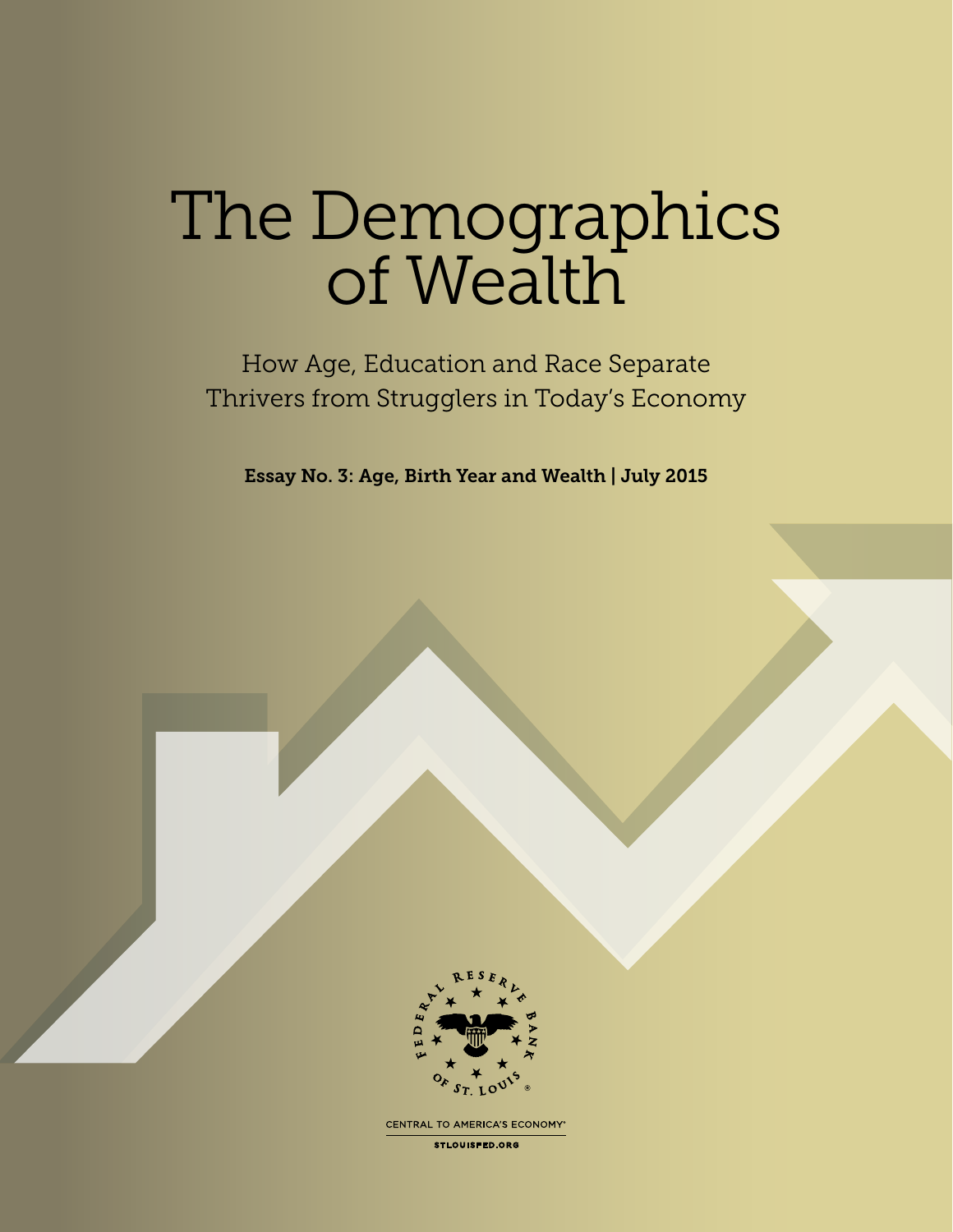### Authors



Ray Boshara is senior adviser and director of the Center for Household Financial Stability at the Federal Reserve Bank of St. Louis. Before joining the Fed, Boshara was vice president of the New America Foundation, a think tank in Washington, D.C., where he started and directed programs promoting financial well-being, college savings and a new social contract. He has testified several times before the U.S. Senate and House of Representatives. He has also worked for CFED, the United Nations in Rome and the U.S. Congress. Boshara is the co-author of the book *The Next Progressive Era,* published in 2009. Boshara has a bachelor's degree from Ohio State University and master's degrees from Yale Divinity School and the John F. Kennedy School of Government at Harvard.



William R. Emmons is senior economic adviser at the Center for Household Financial Stability. He is an assistant vice president and economist at the Federal Reserve Bank of St. Louis, where his areas of focus include household balance sheets and their relationship to the broader economy. He also speaks and writes frequently on banking, financial markets, financial regulation, housing, the economy and other topics. Emmons received a Ph.D. in finance from the J.L. Kellogg Graduate School of Management at Northwestern University. He received his bachelor's and master's degrees from the University of Illinois at Urbana-Champaign.



Bryan J. Noeth is a lead policy analyst for the Center for Household Financial Stability. Noeth conducts primary and secondary research and policy analysis on household balance sheet issues and helps to organize conferences, roundtables and other efforts. Noeth received bachelor's and master's degrees in economics from the University of Missouri and a master's degree in finance from Washington University in St. Louis.



Researching Family Balance Sheets to Strengthen Families and the Economy | stlouisfed.org/hfs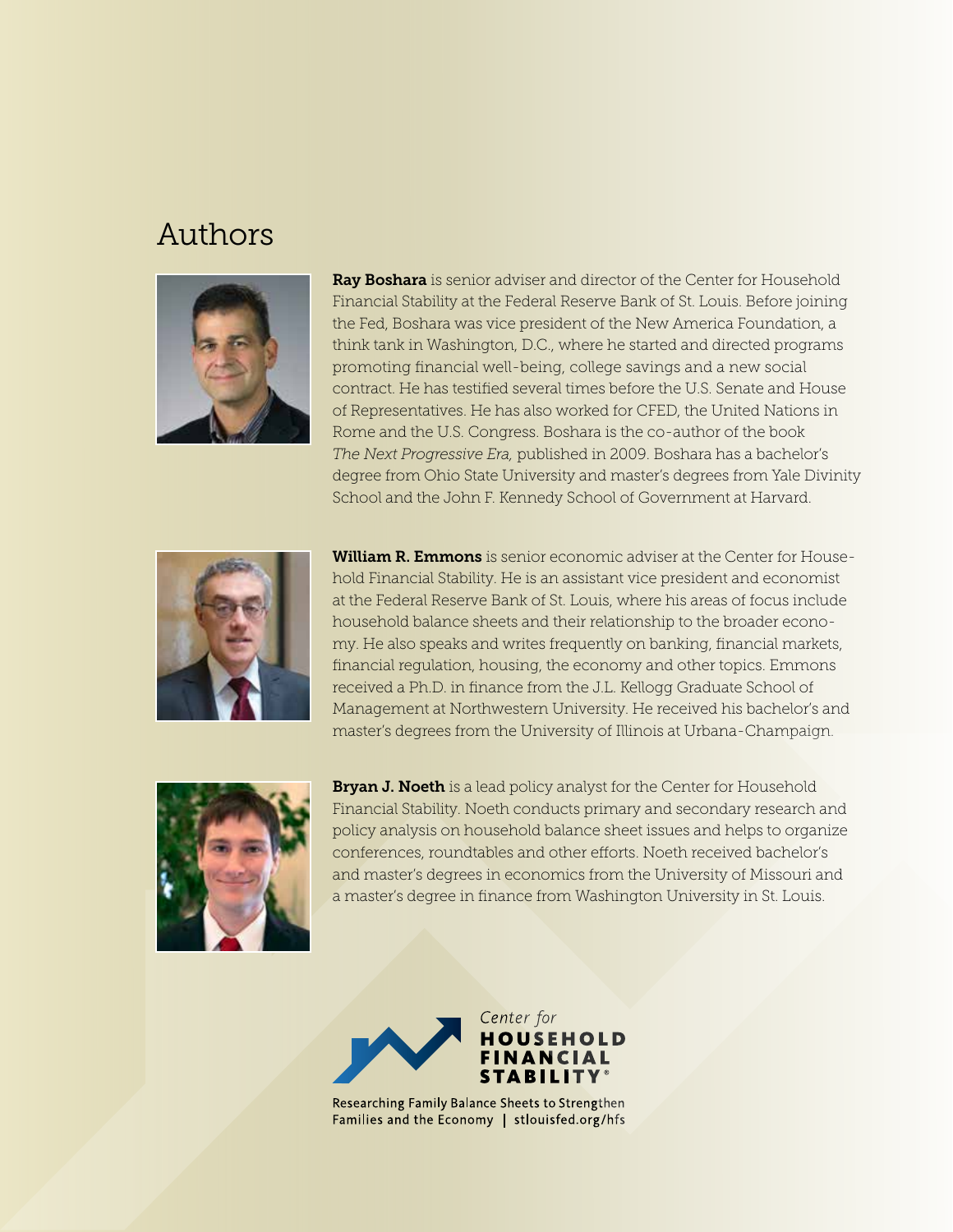An Introduction to the Series

# The Demographics of Wealth

### How Age, Education and Race Separate Thrivers from Strugglers in Today's Economy

*By Ray Boshara, William R. Emmons and Bryan J. Noeth*

new economic reality is emerging in the U.S. It's between the thrivers, the one-quarter of the population who, generally, are accumulating wealth, and the strugglers, the other three-quarters who, generally, are not. As we show, race, education and age increasingly determine whether someone is a thriver or a struggler.

This is the third in a series of essays that the Center for Household Financial Stability at the Federal Reserve Bank of St. Louis is publishing on how a family's race or ethnicity, educational attainment, and age are related to its financial choices and the financial outcomes it experiences. Our primary data source is the Federal Reserve's triennial Survey of Consumer Finances, which provides the most comprehensive picture of American families' balance sheets and financial behavior over time. We use information from over 40,000 families, each of which was surveyed in one of nine waves between 1989 and 2013.

By partitioning the sample in each wave into 48 nonoverlapping groups based on four racial or ethnic groups, four levels of educational attainment, and three age ranges, we document profound and persistent differences in financial decision-making, balance-sheet choices and wealth outcomes across groups. We show that each demographic dimension is important in its own right.

After considering each of the 48 groups, we describe eight of them as thriving financially. These groups include families headed by someone who is typically middle-aged or older, white or Asian, and with a college degree alone or with a graduate or professional degree. These families generally earn above-average incomes, make or respond to good financial choices, and have accumulated substantial wealth. These families constituted 24 percent of all U.S. families in 2013; they owned 67 of the economy's wealth.

The groups we describe as struggling financially—the remaining 76 percent of all families are typically younger, less educated, or black or Hispanic. They earn average or below-average incomes, make or respond to less-conservative financial choices, and have accumulated little or no wealth; they own 33 percent of the nation's total wealth. Many, although not all, of these families are financially unstable.

Demography may not be destiny, but it is powerful in predicting family wealth. By documenting the links between race and ethnicity, educational attainment, and age on the one hand, and financial behaviors and financial outcomes on the other, we hope to inform policymakers, community practitioners, financial institutions and others in their efforts to improve the financial health of American families and the nation as a whole.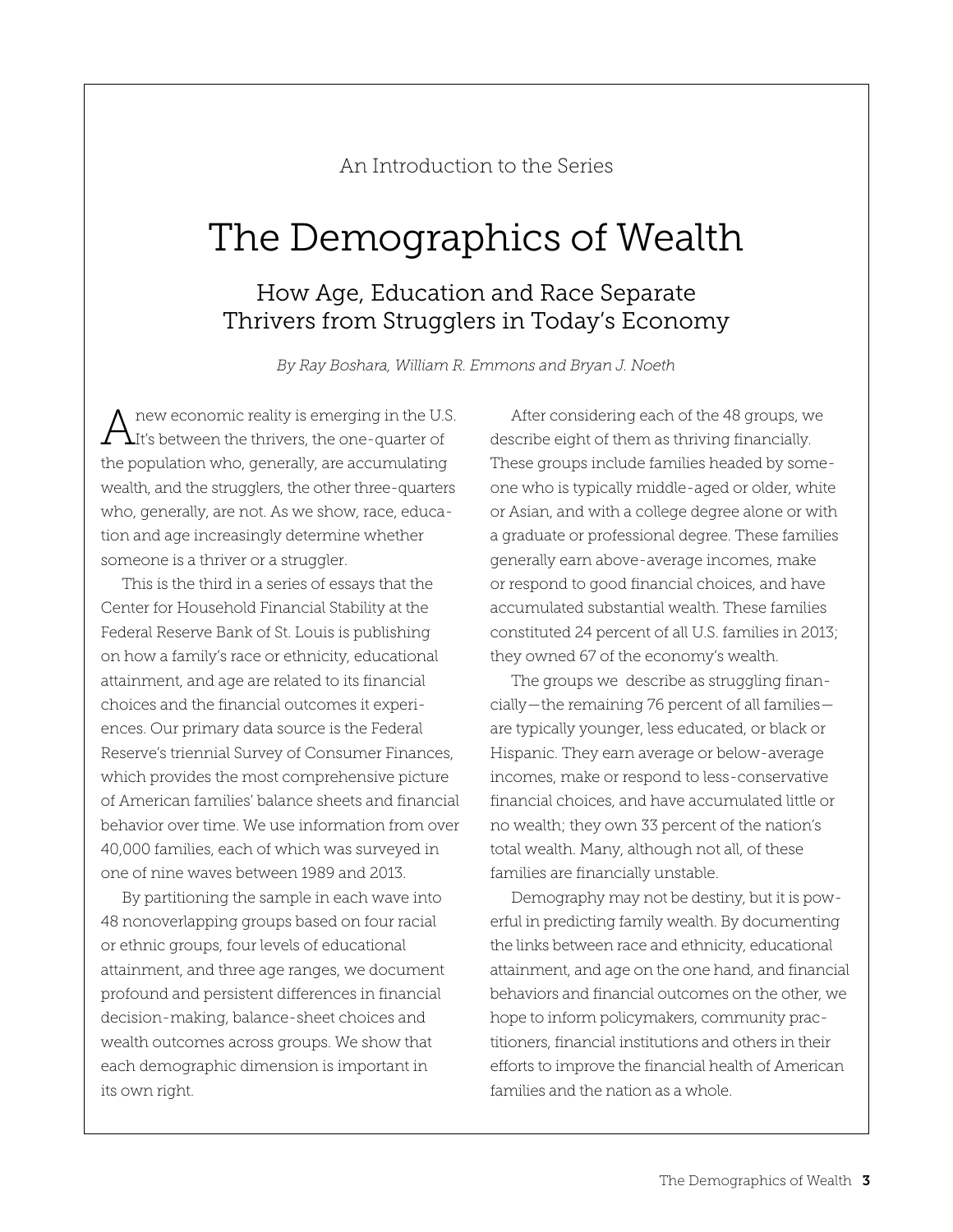Although there may be downsides to old age, those 62 and older can take heart in knowing that the  $\bigwedge$ odds are in favor of their being wealthier than younger people. And the gap has widened considerably over the past quarter-century—in favor of old people. That said, being old isn't what it used to be. Baby boomers, who are now retiring in droves, are likely to be less well-off than their "old" counterparts in the two previous generations. And it looks as if members of the next two generations—Generation X and Generation Y (the millennials)—might also end up less wealthy than the generation before them.

 These are just some of the connections between age and wealth that were found in researching this essay—the third—in our "Demographics of Wealth" series. (The first looked at the link between race/ ethnicity and wealth. The second examined the connection between education and wealth. Both can be read at www.stlouisfed.org/hfs; accompanying videos can also be viewed there.) All of the essays are the result of our analysis of data collected between 1989 and 2013 by the Federal Reserve for its Survey of Consumer Finances. More than 40,000 families were interviewed by the Fed over those years.

 For this essay, we looked at age in two ways: where a person stands in the life cycle (young, middle-aged or old) and how birth-year cohorts stack up against one another. This latter approach allows us to make some comparisons of generations, from "the greatest generation" of WW II fame to the millennials of today.

Among our findings:

- The median wealth of old families (headed by someone at least 62) rose 40 percent between 1989 and 2013, from just under \$150,000 to about \$210,000. The median wealth of a middle-aged family (40-61) in 2013 was 31 percent lower than in 1989, declining from \$154,000 to about \$106,000. The median wealth of a young family dropped more than 28 percent, from \$20,000 to just over \$14,000. (All figures are adjusted for inflation.)
- The explanations for this growing gap are difficult to pin down. The lack of education does not appear to be to blame, given that each succeeding generation is better-educated than the previous one. Younger families could be losing ground, in part, because they are more racially and ethnically diverse than ever before—and we know that race- and ethnicity-based disadvantages continue to loom large in our society.
- Baby boomers could be faring worse (not just in wealth, but income) because there are so many of them. They've had to compete more for jobs, housing, investment opportunities, etc., than did the less-numerous generation before them. That so-called silent generation (born 1925-1944) was relatively small because birth rates dropped during the Great Depression; the "scarcity" of people then worked to their advantage during the post-WW II economic boom.
- Although young families are often depicted by other observers as "poor," such labeling might be a stretch. The average young family has always been pinching pennies, given that it is just starting to make money and has a lot of major expenses (marriage, children, house, etc.). Young families that want to increase their chances of being wealthy should emulate the financial decision-making of older families: maintain an emergency fund, pay down debt, put extra money in high-return investments, such as stocks, etc. Delaying the purchase of a house can also help in multiple ways.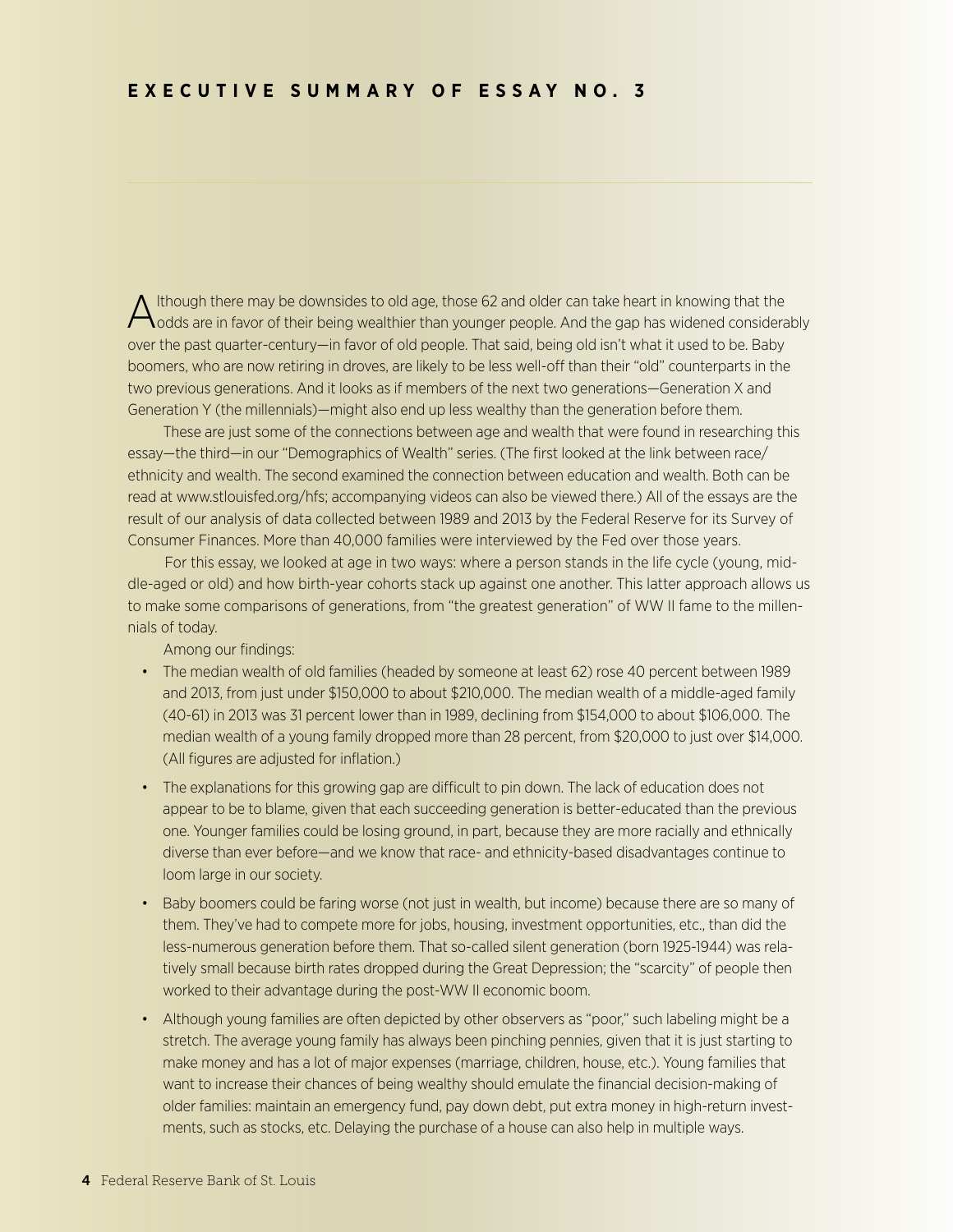# Age, Birth Year and Wealth

*By William R. Emmons and Bryan J. Noeth*

The first two essays in this series described large  $\perp$  and persistent differences in financial behaviors and financial outcomes across racial and ethnic groups and across education groups.<sup>1</sup> In the first essay, we showed that non-Hispanic whites and Asians are much more likely to be thriving financially than blacks and Hispanics of any race, who were more likely to be struggling. In the second essay, we showed that families with higher levels of education generally fared better than those with less education along a number of important dimensions.

This essay documents significant differences in financial choices and financial outcomes across the life cycle (that is, at different stages of life) and across birth-year cohorts (that is, comparing different groups of people who were born at about the same time). Like race-, ethnicity- and education-related disparities, the age- and birth year-related differences described here have existed at least since 1989, when our data begin. We show that gaps in several financial behaviors and financial outcomes related to age and year of birth have grown larger in recent years.

The existence of a life-cycle effect in economic and financial matters is uncontroversial. Yet many important discussions—such as changes in the overall income or wealth distributions—sometimes ignore the life cycle with misleading implications. Young families typically start out with little or no wealth—hence are "poor" on a simplistic ranking of all families—but some will accumulate wealth rapidly as they grow into middle age. Thus, it is misleading in many cases to include young families among the ranks of the poor. At the other end of the life cycle,

a typical family's wealth does not begin to decrease until quite an advanced age. Many older adults, therefore, appear "rich." Yet some older families with above-median wealth may not be particularly welloff if their current income is low or their expenses, such as health care, are high.

A less well-known fact is that your year of birth influences your wealth, too. Following the work of others, we found that a family headed by someone born about 1970, for example, was likely to have about 40 percent less wealth (inflation-adjusted) at any given age than an otherwise identical family headed by someone born about 1940 when he or she was the same age (holding constant the level of education, race or ethnicity, health status, income, etc.). This positive birth-year effect for people born about 1940 reinforces the positive life-cycle effect on wealth accumulation, making people currently in their 70s the beneficiaries of two purely demographic influences on their wealth—their age and the era in which they were born.

This essay begins by describing the two alternative frameworks we used to analyze the connections between when someone was born and their income and wealth—a life-cycle approach and a birth-year cohort approach. The second section contains brief qualitative snapshots of the current income, wealth and key financial behaviors of each of three broad age groups—young, middle-aged and old families—and an overview of some important patterns across different birth-year cohorts. The third section provides detailed characterizations of family balance sheets and financial behaviors across a typical life cycle during the past quarter-century, based on the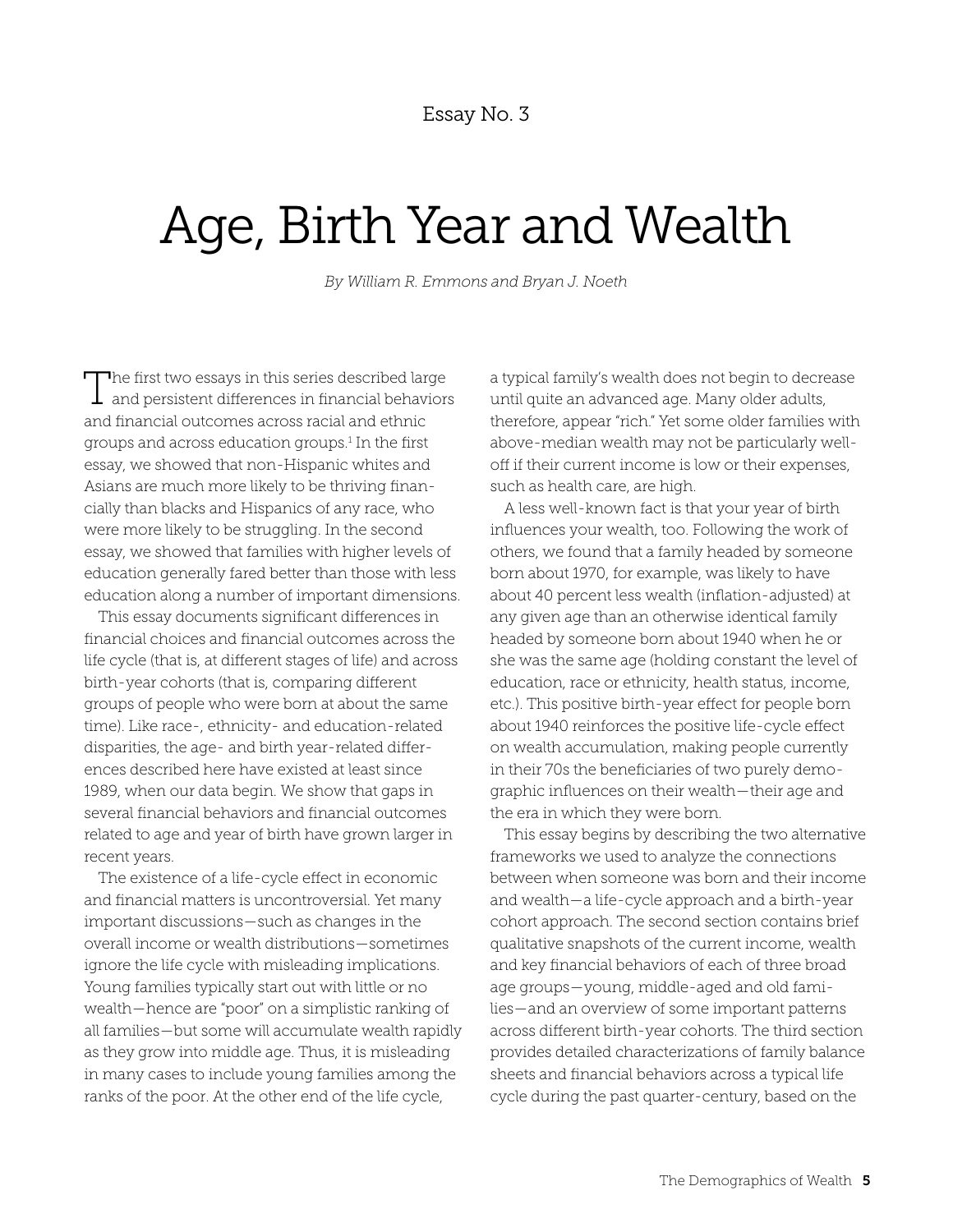Survey of Consumer Finances (SCF).<sup>2</sup> The final section isolates birth-year cohort effects on income and wealth, using results from a regression framework; the details are in a technical appendix, which might be of interest primarily to researchers.

#### I. Stages in the Adult Life Cycle and Birth-Year **Cohorts**

We used a family head's year of birth in two different ways by applying both a life-cycle framework and a cohort, or generational, perspective. The life-cycle framework highlights effects that operate on all or most families in a certain age range whenever they reach it in historical time (such as the middle or late 20th century or the early 21st century). For example, all young people face decisions about education, employment, marriage, child-bearing, homeownership, saving, investment and a host of other things. Old people face some of the same decisions but in the opposite direction—whether or when to exit employment, to stop saving, draw down investments, etc. The underlying assumption of the life-cycle framework is that the stage of life itself is important in its own right regardless of a family's experiences before reaching that age or the time period in which it is lived.

#### Sidebar 1: Classifying Individuals and Families by Age and Birth-Year Cohort

We assigned each family to a life-cycle group based on the age of the family head (or single individual) at the time of the survey.3 We used the term **young** when referring to families whose head was under 40 years of age at the time of the survey. We used the term **middle-aged** in referring to families whose head was between 40 and 61 at the time of the survey. **Old** families were headed by someone 62 years or older at the time of the survey. Each family was assigned a birth year based on the birth year of the family head, even if other members of the family had birth years that would place them in a different life-cycle group.

We chose cut-offs at 40 and 62 years of age to create three groups that each represented approximately one-quarter to one-half of the sample in each survey year. (See Table 1.) The groups were designed to capture broad features of typical economic and financial life cycles, including homeownership, employment and receipt of retirement benefits. For example, all five-year age groups under 40 (for example, 35-39) have had homeownership rates below the national average, while all five-year age groups 40 or older have had homeownership rates above the national average since 1990.4 Thus, young families in our classification system were more likely to be renters than either of the other age groups.

According to the Bureau of Labor Statistics, the employment-to-population ratio for each age group increases until ages 35-44 and then declines.<sup>5</sup> Thus, families we classified as young were more likely to include members who were not yet in their working careers or were early in their working careers than were families in the older groups, which were more likely to include members who were later in their working careers or had left work altogether.

At the upper break point of 62, the employment-topopulation ratio is about equal to the overall population's employment-to-population ratio. In fact, the employment-to-population ratio for the 55-59 age group was 9.3 percentage points above the population average in 2014, while the ratio for the 60-64 age group was 5.7 percentage points below the population average.<sup>6</sup> Thus, the group of families 62 or older is significantly less likely to include working members than families in the middle-aged group. In addition, the youngest age at which Social Security benefits can be drawn is 62. Thus, families in the old group were far more likely to be receiving a fixed retirement income than were families headed by someone under 62.

We did not assign families to life-cycle groups based on their actual homeownership, employment or retirement status because the specific timing of each of these decisions is endogenous, that is, each family or individual chooses if or when to make each transition (or may be forced to or prevented from making a transition by individual circumstances). There may be factors other than age or birth year that contribute systematically to these decisions, factors such as race, ethnicity or educational attainment. In this essay, we wanted to isolate the effects of age and birth year on economic and financial choices and outcomes; therefore, we imposed a fixed life-cycle age structure in much of our discussion. We used a more-granular—but still fixed—life-cycle and birth-year cohort structure in the regression models described in Section 4.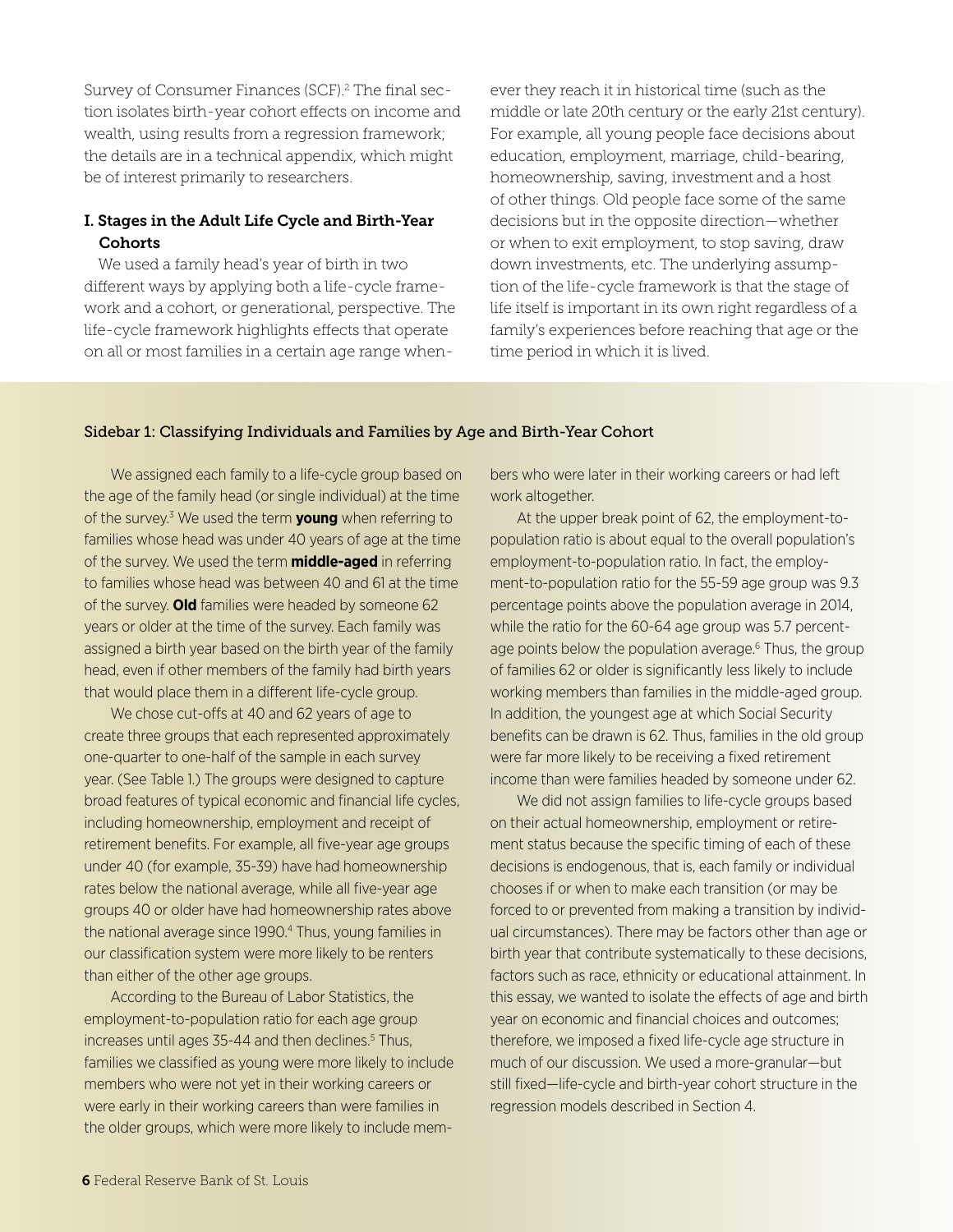| Percent            | 1989 | 1992 | 1995 | 1998 | 2001 | 2004 | 2007 | 2010 | 2013 |
|--------------------|------|------|------|------|------|------|------|------|------|
| Old: 62 or older   | 25.9 | 26.3 | 25.9 | 24.2 | 24.5 | 24.7 | 25.5 | 26.9 | 28.9 |
| Middle-aged: 40-61 | 35.9 | 36.1 | 37.7 | 41.0 | 42.6 | 43.4 | 43.8 | 43.7 | 42.1 |
| Young: Under 40    | 38.3 | 37.6 | 36.3 | 34.7 | 32.8 | 31.9 | 30.7 | 29.4 | 29.0 |

#### Table 1. Share of Families in the Survey of Consumer Finances by Age Group

Unless otherwise noted, the source for all tables and figures is the Federal Reserve's Survey of Consumer Finances.

#### Table 2. Median Wealth of Families by Age of Family Head

|                     | Median wealth<br>in 1989 | Percent of families in upper<br>half of nation's wealth<br>distribution in 1989 | Median wealth<br>in 2013 | Percent of families in upper<br>half of nation's wealth<br>distribution in 2013 | Percent change in<br>median wealth between<br>1989 and 2013 |
|---------------------|--------------------------|---------------------------------------------------------------------------------|--------------------------|---------------------------------------------------------------------------------|-------------------------------------------------------------|
| <b>All families</b> | \$85.575                 | 50.0%                                                                           | \$81.456                 | 50.0%                                                                           | -4.8%                                                       |
| Old: 62 or older    | \$149.728                | 62.3%                                                                           | \$209.590                | 70.3%                                                                           | 40.0%                                                       |
| Middle-aged: 40-61  | \$153.759                | 63.8%                                                                           | \$106.094                | 54.0%                                                                           | $-31.0\%$                                                   |
| Young: Under 40     | \$19.830                 | 28.7%                                                                           | \$14,220                 | 239%                                                                            | $-28.3%$                                                    |

All dollar amounts are expressed in 2013 dollars, deflated by the CPI-U-RS (Consumer Price Index for Urban Consumers, Research Series).

To capture the three main stages of the adult life cycle, we assigned each family in each survey year to one of the following groups:

- young: families headed by someone who is younger than 40 at the time of the survey (representing 29 percent of all families in the 2013 Survey of Consumer Finances);
- middle-aged: those between 40 and 61 years old (42 percent);
- old: those 62 years or older (29 percent). (See Table 1.)

Cohort analysis is an alternative and complementary analytical framework. Cohort analysis illuminates the possibility that certain groups of families born at one point in time (or a range of years) may experience a life-cycle stage differently than other groups born in different years (for example, people born in the 1940s vs. people born in the 1960s). By following through time various cohorts of families defined by their (that is, the family head's) year of birth, we may be able to identify unique aspects of their life courses that are not strictly life-cycle regularities. Instead, there may be experiences common to birth-year cohorts or larger generations (such as the baby boomers) that systematically influence their choices and outcomes.

#### II. Financial Snapshots of Three Age Groups and Five Generations

A simple way to describe typical financial differences across the life cycle and how they have changed is to compare the respective income or wealth distributions of young, middle-aged and old families at different points in time. (See Sidebar 2.) For example, the median wealth of old, middleaged and young families in 1989 was \$149,728, \$153,759 and \$19,830, respectively, expressed in dollars adjusted to the purchasing power of 2013. (See Table 2). Within the overall distribution of family wealth in 1989, 62.3 percent of old families ranked above the median, while 63.8 percent of middleaged families had above-median wealth—but only 28.7 percent of young families did.

By 2013, the wealth medians were \$209,590, \$106,094 and \$14,220 for the old, middle-aged and young, respectively. Within the overall distribution of family wealth in that year, 70.3 percent of old families ranked above the median. Only 54.0 percent of middle-aged families had above-median wealth, while just 23.9 percent of young families were in the top half. Combined with the increasing share of old families in the population (recall Table 1), the large increase in typical wealth among old families (an increase of 40.0 percent between 1989 and 2013) means that wealthy families in 2013 were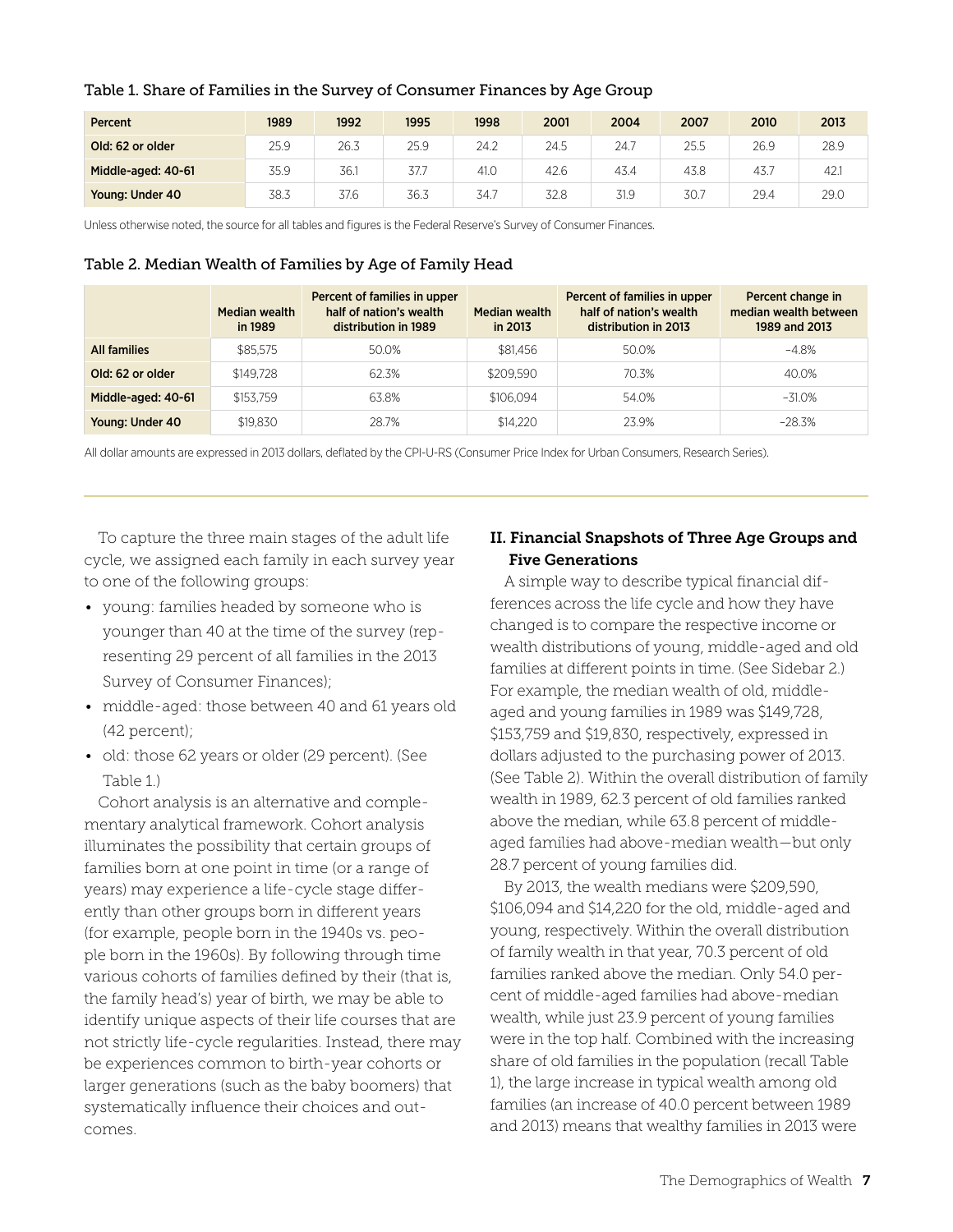#### Sidebar 2: Family Wealth and Income

Wealth is a family's net worth, consisting of the excess of its assets over its debts at a point in time. Total assets include both financial assets, such as bank accounts, mutual funds and securities, as well as tangible assets, including real estate, vehicles and durable goods. Total debt includes home-secured borrowing (mortgages), other secured borrowing (such as vehicle loans) and unsecured debts (such as credit cards and student loans). Debt incurred in association with a privately owned business or to finance investment real estate is subtracted from the asset's value, rather than being included in the family's debt. All wealth figures in the essay are adjusted for inflation to be comparable to values recorded in 2013.

To measure income for the SCF, the interviewers requested information on the family's cash income, before taxes, for the full calendar year preceding the survey. The components of income in the SCF are wages, self-employment and business income, taxable and tax-exempt interest, dividends, realized capital gains, food stamps and other related support programs provided by government, pensions and withdrawals from retirement accounts, Social Security, alimony and other support payments, and miscellaneous sources of income for all members of the primary economic unit in the household.<sup>7</sup>

much more likely to be old than they were in 1989. Meanwhile, the median middle-aged family in 2013 had 31.0 percent less wealth than the median middle-aged family in 1989, while the median young family had 28.3 percent less wealth in 2013 than its counterpart did in 1989.

Another way to illustrate how different the financial lives of families are at different stages in their life cycles is to calculate the odds of having at least \$1 million in net worth. In 1989, the odds of a family headed by someone under 40 having \$1 million of wealth or more were about 1 in 51. By 2013, the odds had lengthened slightly to 1 in 55. Among middle-aged families, 1 in 12 had at least \$1 million in 1989 and 1 in 9 had that much wealth in 2013. Among old families, 1 in 11 was a millionaire in 1989 but 1 in 7 old families had at least \$1 million in 2013. In other words, typical wealth differences between young and old families were large in 1989 and had increased notably by 2013.

*A snapshot of families headed by someone under 40.* The head of a randomly chosen family headed by someone under 40 was somewhat more likely to be black and much more likely to be Hispanic than his or her respective race's share in the overall population in  $2013.8$  A randomly chosen young family was much less likely to be white than the white share of the overall population of families. A young family's wealth was likely to be far below the levels of middle-aged and old families, but the young family's income was similar to that of an old

family and less than that of a middle-aged family. A typical young family's cash reserves were likely to be similar to those of middle-aged and old families as a share of total assets, but because young families typically have few assets, this means the actual amount of liquid assets to meet emergencies was small. The young family's financial or business assets, which are important for diversification and long-term wealth accumulation, probably were small both in absolute value and relative to the family's total assets. A young family was more likely to have debt than a family over 40, and the young family's borrowing probably was much greater than that of middle-aged and old families relative to assets or income. Low asset diversification and high debt made the typical young family's financial life risky. Moreover, a typical young family scored poorly on our index of sound day-to-day financial decision-making, including saving and cash-management choices.<sup>9</sup>

*A snapshot of families headed by someone at least 40 but less than 62 years old.* The racial and ethnic composition of the group of families headed by someone between 40 and 61 was almost identical to the overall population averages throughout 1989-2013.10 A typical middle-aged family's wealth was likely to be between the wealth of old and young families. Its income, however, was likely to be significantly higher than those of old or young families. A typical middle-aged family's cash reserves, share of financial and business assets in total assets, and total debt relative to total assets were likely to be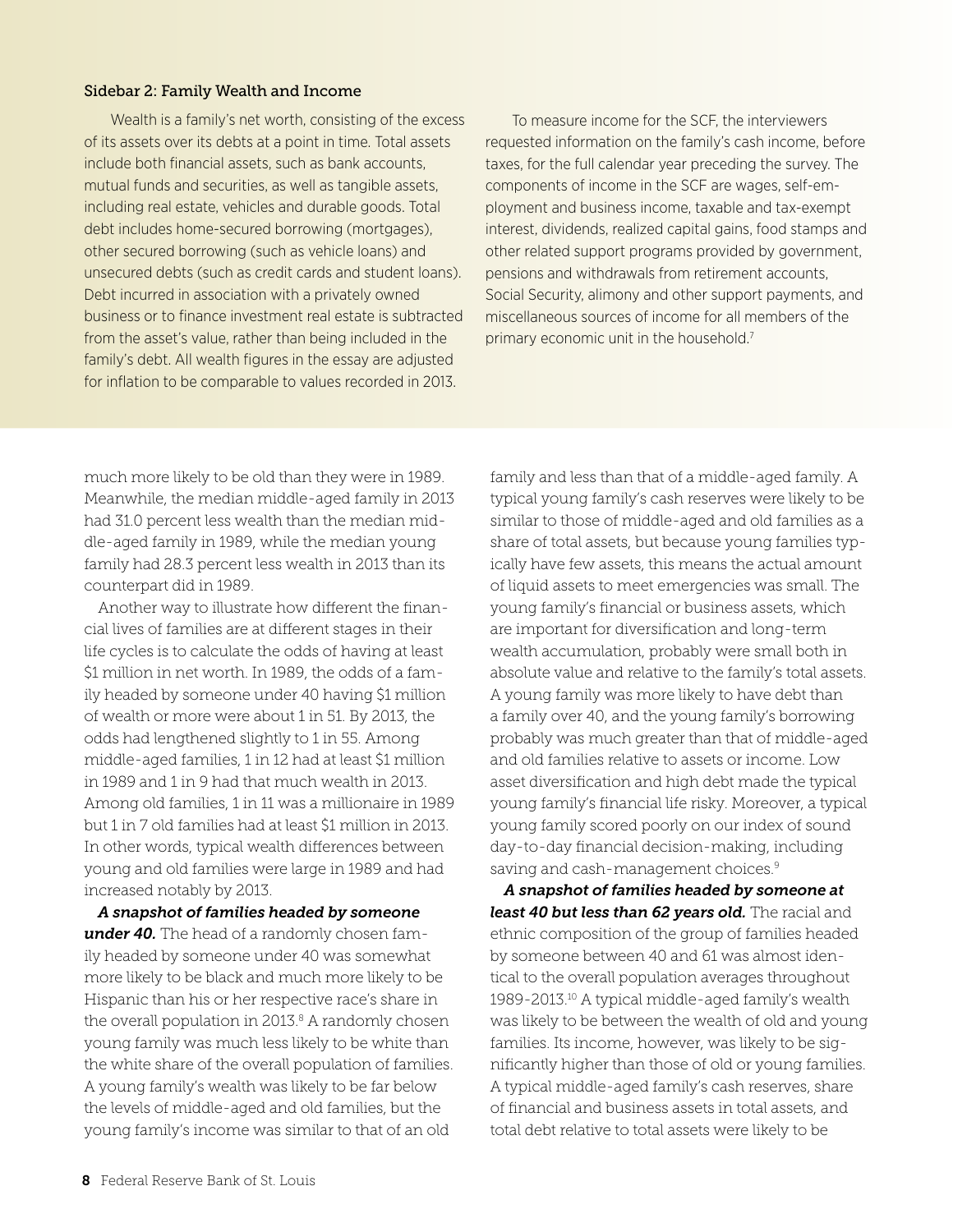

#### Figure 1. Difference between a Racial or Ethnic Group's Share of Older Families and the Group's Share of All Families

Families headed by a non-Hispanic white person 62 years or older constituted 79.9 percent of all families headed by someone 62 or older in 2013. The share of all families headed by a non-Hispanic white person of any age in 2013 was 70.1 percent. The difference between these two shares—9.8 percentage points—is shown in the top line in the figure. White families have been over-represented among old families compared with their share in the total population by a substantial amount throughout the period for which we have SCF data.

All other points in the figure are derived analogously for each racial or ethnic group in each year. All groups other than whites have been under-represented among old families compared with their shares of the total population of families since 1989.

Unless otherwise noted, the source for all tables and figures is the Federal Reserve's Survey of Consumer Finances.

close to the population medians and between those of old and young families. Perhaps surprisingly, a typical middle-aged family scored only slightly better than young families on our index of sound day-to-day financial decision-making and far below the typical old family.

*A snapshot of families headed by someone 62 years or older.* The most striking aspect of the racial and ethnic composition of families headed by someone at least 62 years old is the over-representation of whites. (See Figure 1.) Whites represented 79.9 percent of old families in the 2013 SCF, while they constituted only 70.1 percent of all families.11 A typical old family's wealth was likely to be much higher than the wealth of middle-aged and young families. Its income, however, was likely to be slightly lower than that of a young family and significantly less than that of a middle-aged family. A typical old family's share of financial and business assets to total assets was likely to be much higher and its total debt relative to total assets much lower than those of either of the other groups. A typical old family scored far above young and middle-aged families on our index of sound day-to-day financial decision-making.

*A snapshot of families headed by someone*  **born before 1925.** The generation born during the first quarter of the 20th century has been called the "greatest generation" or the "G.I. generation" because it contributed most of the men and women who fought in World War II.<sup>12</sup> This group of Americans was overwhelmingly white and had much less education than later generations. For example, in the 1989 SCF, more than 80 percent of families 62 or older were white (representing family heads born in 1927 or earlier). Only 17 percent of these families had two- or four-year college degrees. A further 36 percent of family heads had completed high school, but 47 percent of family heads had not completed high school. We cannot use the SCF to describe this generation's young or middle-aged income or wealth because these families were in retirement already when our data begin. Figure 2 shows the median incomes of the 1915-17 cohort at three-year intervals when these family heads were in their early 70s through their mid-90s. Figure 3 shows that, in contrast to income, the median wealth levels of the 1915-17 cohort did not decline in retirement.13 (Once again, all figures are adjusted for inflation.)

*A snapshot of families headed by someone born between 1925 and 1944.* The family heads born during the 20 years following the greatest generation sometimes are referred to as the "silent generation" because members reached adulthood after World War II and were humbled by the accomplishments of the generation that preceded them. This generation played an understated role in American life also because its numbers were small; birth rates plunged during the Great Depression. This generation was overwhelmingly white (about 76 percent of middle-aged families observed in the 1989 SCF)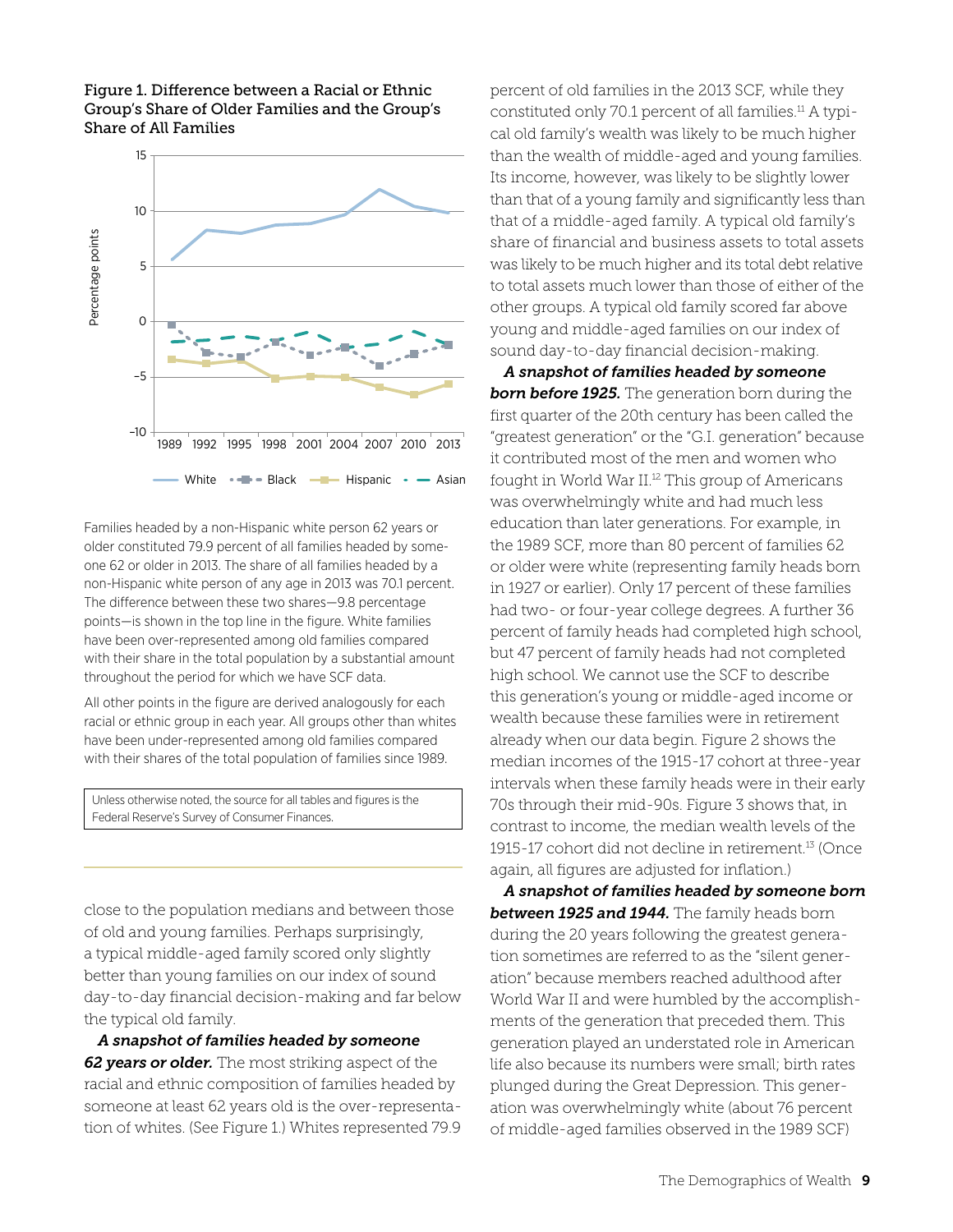Figure 2. Median Income of Three-Year Birth **Cohorts** 

Figure 3. Median Net Worth of Three-Year Birth **Cohorts** 



All dollar amounts are expressed in 2013 dollars, deflated by the CPI-U-RS (Consumer Price Index for Urban Consumers, Research Series).

To illustrate the life cycle of family incomes (left) and wealth (right) and differences across birth-year cohorts, we assigned each family in each survey to a three-year birth cohort. The oldest selected cohort shown here includes all families whose head was born during 1915-17. They were observed in the SCF at ages 72-74 in 1989, which is represented on the horizontal axis as average age 73; ages 75-77 in 1992 (average age 76); and so on through ages 95-97 in 2013. Because there were so few observations for the cohort in 2013, we show this group only through 2010, when they were 93-95 (average age 94).

The 1954-56 cohort was observed nine times—at ages 33-35 in 1989 (average age 34); ages 36-38 in 1992 (average age 37); and so on through ages 57-59 in 2013 (average age 58).

The 1975-77 cohort was observed seven times—at ages 18-20 in 1995 (average age 19); ages 21-23 in 1998 (average age 22); and so on through ages 36-38 in 2013 (average age 37).

The 1993-95 cohort was observed once at ages 18-20 in 2013 (average age 19).

Unless otherwise noted, the source for all tables and figures is the Federal Reserve's Survey of Consumer Finances.

but less so than the greatest generation.<sup>14</sup> The silent generation was much better-educated than the greatest generation, as 32 percent of family heads among the former achieved a two- or four-year college degree, 49 percent received high school diplomas and only 19 percent did not finish high school. The silent generation probably benefited economically and financially from the post-WW II economic boom and from this generation's own small numbers. Figure 2 shows that the 1933- 35 cohort enjoyed substantially higher median incomes than the 1915-17 cohort at the same ages. In fact, the 1933-35 cohort's median incomes were 22.5, 12.6 and 11.3 percent higher than the 1915-17 cohort's median incomes at ages 72-74, 75-77 and

78-80, respectively. Figure 3 shows that the 1933- 35 cohort's median wealth levels surpassed those of the 1915-17 cohort at the same ages by an even larger margin: by 47.5, 9.5 and 50.9 percent, respectively.

*A snapshot of families headed by someone born between 1945 and 1964.* The members of the generation born during the two decades after World War II commonly are called baby boomers because the birth rate skyrocketed during this period. The baby boom generation was the most racially and ethnically diverse generation to that time in American history, with about 73 percent of families headed by someone who was a non-Hispanic white.15 It also was the best-educated generation to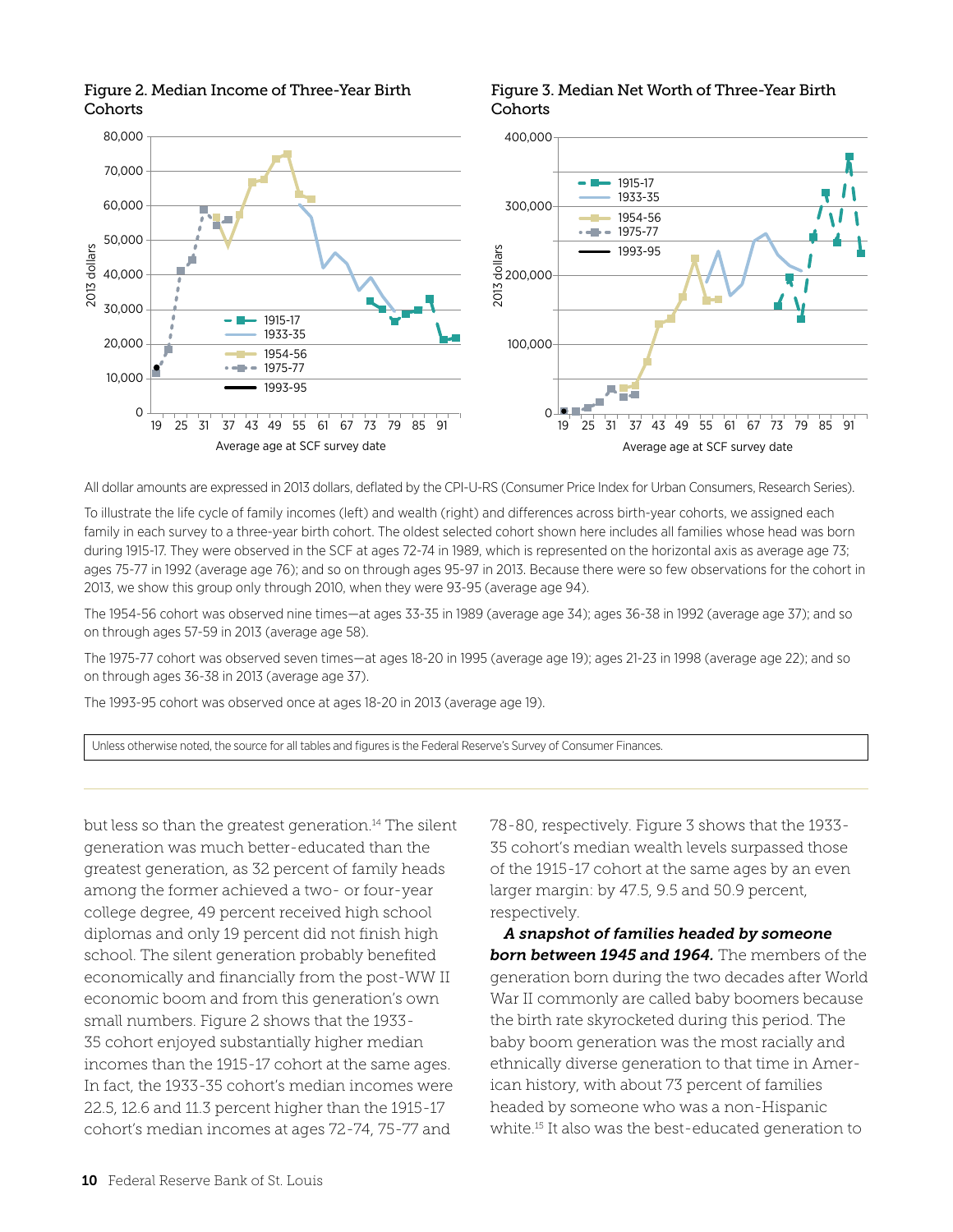that time, with 42 percent of family heads receiving at least a two- or four-year college degree. A further 48 percent of family heads had high school diplomas, while only 11 percent had not finished high school. Baby boomers also benefited from the strong post-WW II economy. Figure 2 shows that the 1954-56 cohort enjoyed median incomes 4.7 and 9.3 percent higher than the 1933-35 cohort at ages 54-56 and 57-59, respectively. However, Figure 3 reveals that the median wealth of the 1954-56 cohort fell short of the median wealth of the 1933-35 cohort at ages 54-56 and 57-59, by 13.5 and 29.8 percent, respectively. These two observations correspond to the 2010 and 2013 SCF dates, after asset prices had been reduced by the Great Recession.

*A snapshot of families headed by someone*  **born between 1965 and 1984.** People born during the two decades after the baby boom are sometimes called members of Generation X because their place in history was uncertain. Generation X was even more racially and ethnically diverse than the baby boomers, with only about 70 percent of families headed by someone who was a non-Hispanic white.16 Educational attainment in Generation X probably will surpass that of baby boomers, but the extent of improvement is still uncertain since some people do not complete their education until well into their 30s.<sup>17</sup> Members of Generation X appear to have benefited much less from rising living standards than did previous generations. Figure 2 shows that the 1975-77 cohort received median incomes 3.7 percent below the median income of the 1954-56 cohort at ages 33-35 and 15.5 percent higher than the 1954-56 cohort at ages 36-38. Figure 3 shows that the median wealth of the 1975-77 cohort was unambiguously lower than the median wealth of the 1954-56 cohort at ages 33-35 and 36-38, by 35.4 and 32.7 percent, respectively. These observations are from 2010 and 2013, after asset prices had declined.

*A snapshot of families headed by someone born after 1984.* People born in the early to mid-1980s and beyond have been termed "millennials" or members of Generation Y. It is too early in their adult lives to say very much about how millennials will fare economically or financially compared with their elders. It is safe to say, however, that the millennial generation will be the most diverse and perhaps the best-educated of any generation.

#### III. Income, Wealth, Balance Sheets and Financial **Behaviors**

Striking and persistent differences in the typical family's income, wealth, balance-sheet structure and a measure of financial decision-making that we call financial health are evident across the life cycle. Some differences are evident across birth-year cohorts or generations, too. There is no a *priori* reason to expect life-cycle patterns to change over time in any particular way—for example, for the young or the old to become relatively better or worse off compared to other stages of the life cycle.

In some important ways, however, we found that differences across the typical life cycle have grown larger since 1989, when our data begin. For example, old families long have had more wealth than young families, but the gap has grown substantially in recent years and it is not obvious why. Likewise, we found substantial deviations from a simple upward trend in income and wealth over time, which one would expect as living standards rise.

*Income.* A family's income generally follows a hump-shaped pattern over its life cycle, starting at a low level, peaking in middle age, then declining in old age. Figure 2 illustrates this pattern using five cohorts of family heads born throughout the 20th century. Figure 4 combines the observed trajectories of median family incomes for virtually all three-year cohorts born during the 20th century. Individual cohorts were observed up to nine times at threeyear intervals between 1989 and 2013.

The logarithmic vertical scale in Figure 4 makes it easy to see the smoothness of changes in the growth rate of the typical life cycle in family incomes. Constant rates of change are represented on a logarithmic scale by straight lines so that growth rates are simply the slope of a line segment. Hence, the figure reveals that the income of a typical family in its 20s rises rapidly in percentage terms. The typical rate of growth slows through the 30s and 40s, with median family income peaking at about age 50. After a plateau during the 50s, median incomes decline more or less continuously from the early 60s onward.

The relative constancy of the life cycle of family income over time is shown in Figure 5. Middleaged families had the highest median incomes by far throughout 1989-2013, and there was little net change on balance. Old families had the lowest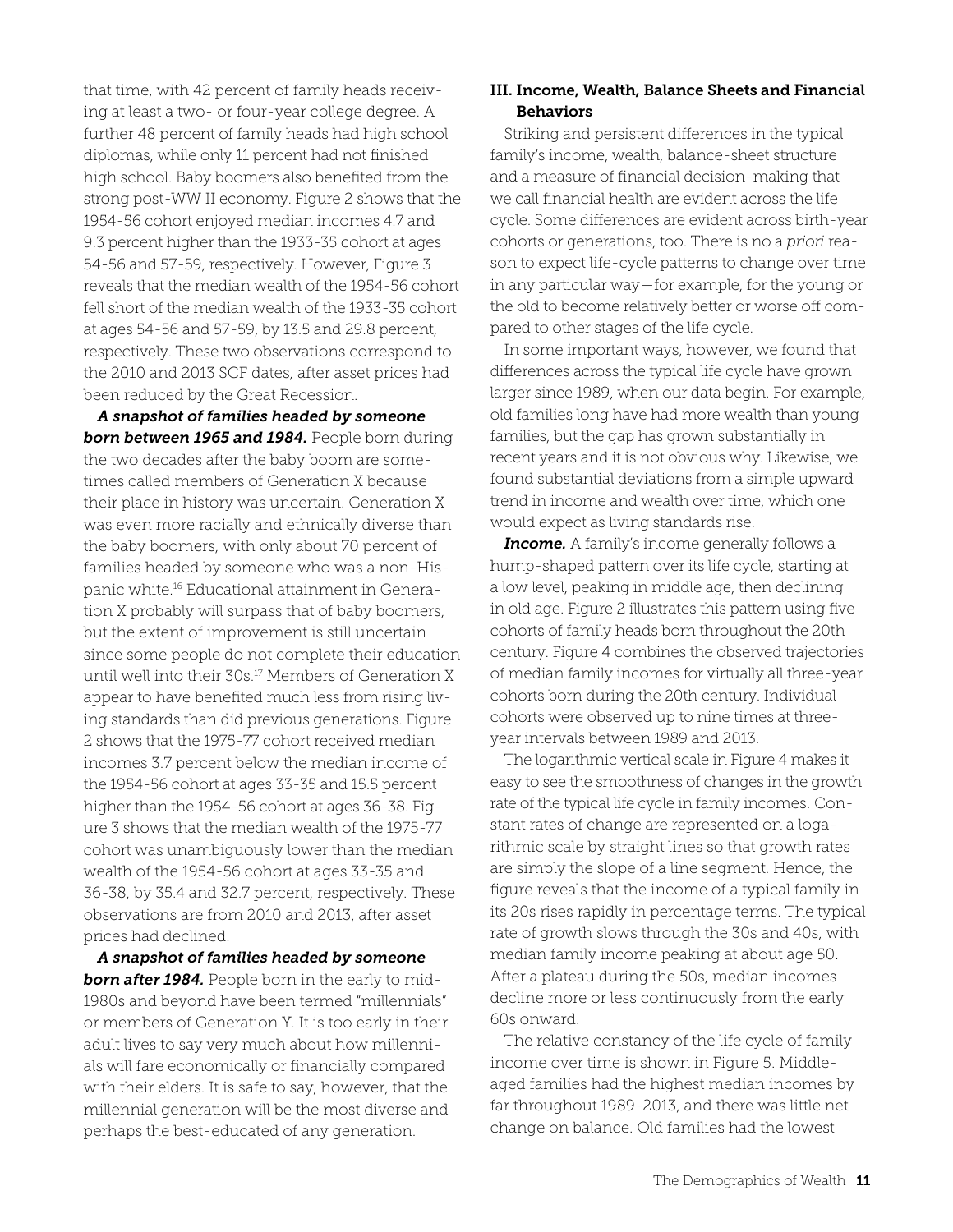

#### Figure 4. Median Family Income for Three-Year Birth Cohorts Observed during 1989-2013

All dollar amounts are expressed in 2013 dollars, deflated by the CPI-U-RS (Consumer Price Index for Urban Consumers, Research Series). The vertical scale is logarithmic.

To illustrate the life cycle of family incomes, we assigned each family in each survey to a three-year birth cohort, beginning with all families whose head was born between 1900 and 1902. We call this the 1901 cohort; these families were headed by someone who was between 87 and 89 years old in 1989, the first survey year. The 1904 cohort consists of all families whose head was born between 1903 and 1905, and so on. The last group we include is the 1994 cohort, consisting of families headed by someone born between 1993 and 1995. These family heads were between 18 and 20 years old in 2013, the last survey year.

Each three-year birth cohort is observed a maximum of nine times at three-year intervals. The 1970 cohort, for example, was aged 18-20 in 1989; 21-23 in 1992; and so on through ages 42-44 in 2013.

Unless otherwise noted, the source for all tables and figures is the Federal Reserve's Survey of Consumer Finances.

median incomes throughout the period, although this group was the only one to experience a net increase over the 24 years. Figure 6 shows more clearly that the median income of old families increased significantly relative to the overall median income, rising from 61.3 percent in 1989 to 83.0 percent of the median income of all families in 2013. Both middle-aged and young families' median

incomes declined slightly, relative to the overall median income.

*Wealth.* A simple measure of a family's financial strength is its net worth, or wealth. Figure 7 shows that median wealth generally is a non-decreasing function of age. This contrasts sharply with median income, which tends to decline significantly in later life. Another contrast is that a typical family's wealth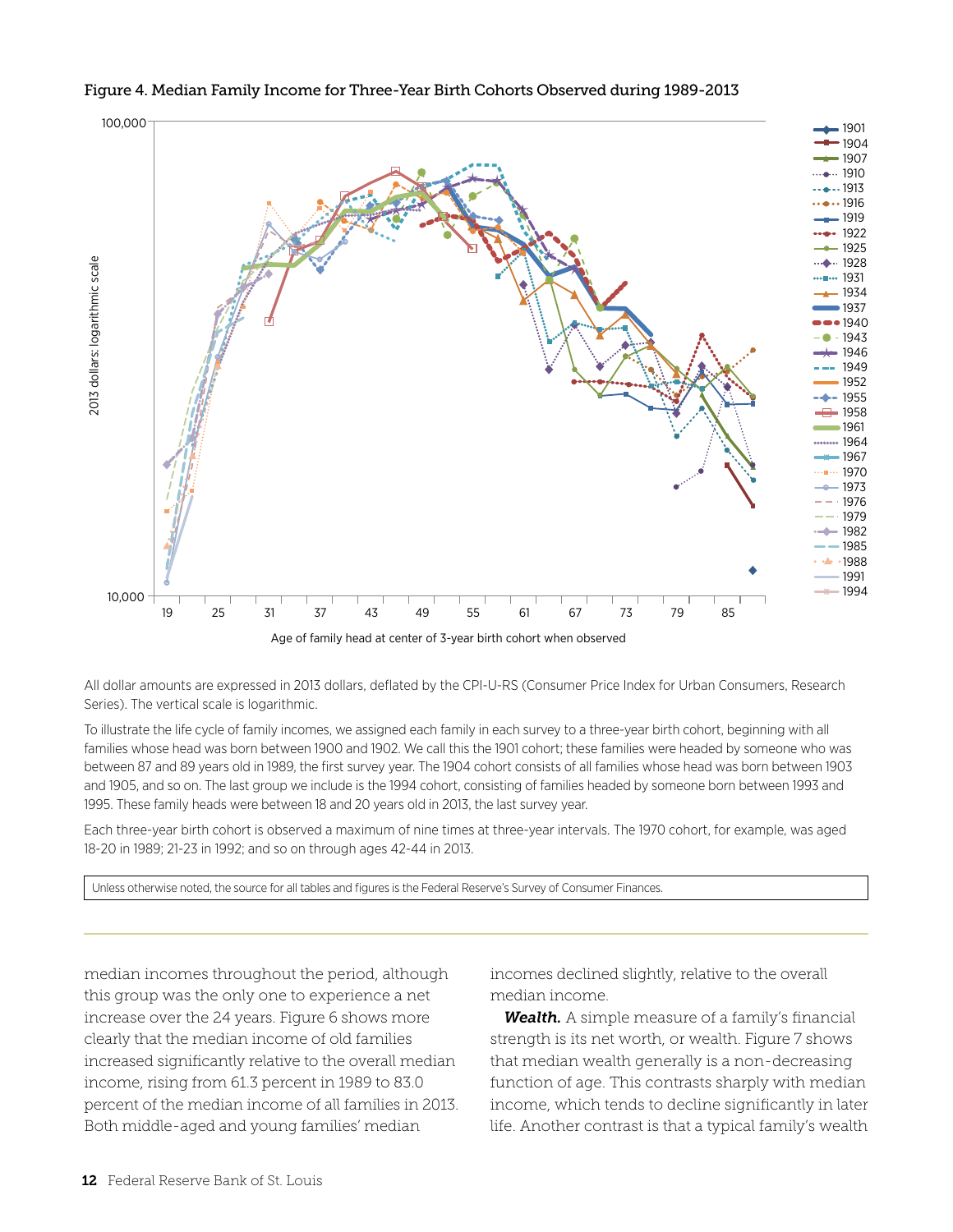

#### Figure 5. Median Income of Families by Age of Family Head

All dollar amounts are expressed in 2013 dollars, deflated by the CPI-U-RS (Consumer Price Index for Urban Consumers, Research Series).

Median family income is the value of cash income, before taxes, for the full calendar year preceding the survey for the family that ranks exactly in the middle of a ranking by income. The median income among all families decreased from \$46,762 in 1989 to \$46,668 in 2013, or 0.2 percent. See Sidebar 2 for more information.

increases more gradually over a longer period of time than is the case for income. Median wealth rises at a slowly decreasing rate from the early 20s until about age 60. Thereafter, median wealth appears to remain flat or decline slightly.

Figure 8 portrays the pronounced life cycle of rising wealth over time. The typical young family has very little wealth. The typical middle-aged family has accumulated wealth in the low six figures, and the typical old family had over \$200,000 of net worth in recent survey years. The vastly different experiences over time of families at different stages in the life cycle are illustrated in Figure 9. Relative to the overall median wealth—which declined between 1989 and 2013 by \$4,119 in 2013 dollars, or 4.8 percent—the typical old family fared extremely well. The median wealth of an old family was 257.3 percent of the overall median in 2013, compared with just 175.0 percent of the median in 1989. The sharp increase in the ratio in 2010 and 2013 was

#### Figure 6. Median Family Income by Age of Family Head Relative to Overall Median Family Income



Median family income is the value of cash income, before taxes, for the full calendar year preceding the survey for the family that ranks exactly in the middle of a ranking by income. See Sidebar 2 for more information.

The figure shows that the median income among families headed by someone 62 or older in 2013 was 83.0 percent of the median income among all families. The median family headed by someone aged 40 to 61 was 130.4 percent of the overall median income. The median family headed by someone under 40 had 87.0 percent as much income as the overall median family.

due to the huge declines in overall median wealth in those years, as Figure 8 shows. Although the median wealth of old families decreased by 16.7 percent between 2007 and 2013, the median wealth of all families decreased by 39.8 percent. Hardest hit were middle-aged families, whose median wealth decreased by 47.3 percent. Young families' median wealth declined by 35.5 percent.

An important conclusion we draw from longterm trends in median income and median wealth is that old families generally have fared better than either middle-aged or young families. This was true in the data through 2007, even before the financial crisis and the Great Recession. Developments reflected in the 2010 and 2013 SCF data accentuated the longer-term trends. Most strikingly, the median-wealth gap between old and young families has increased from \$129,899 in 1989 to \$195,370 in 2013. Expressed as ratios, the median wealth of old families increased from 7.6 times the median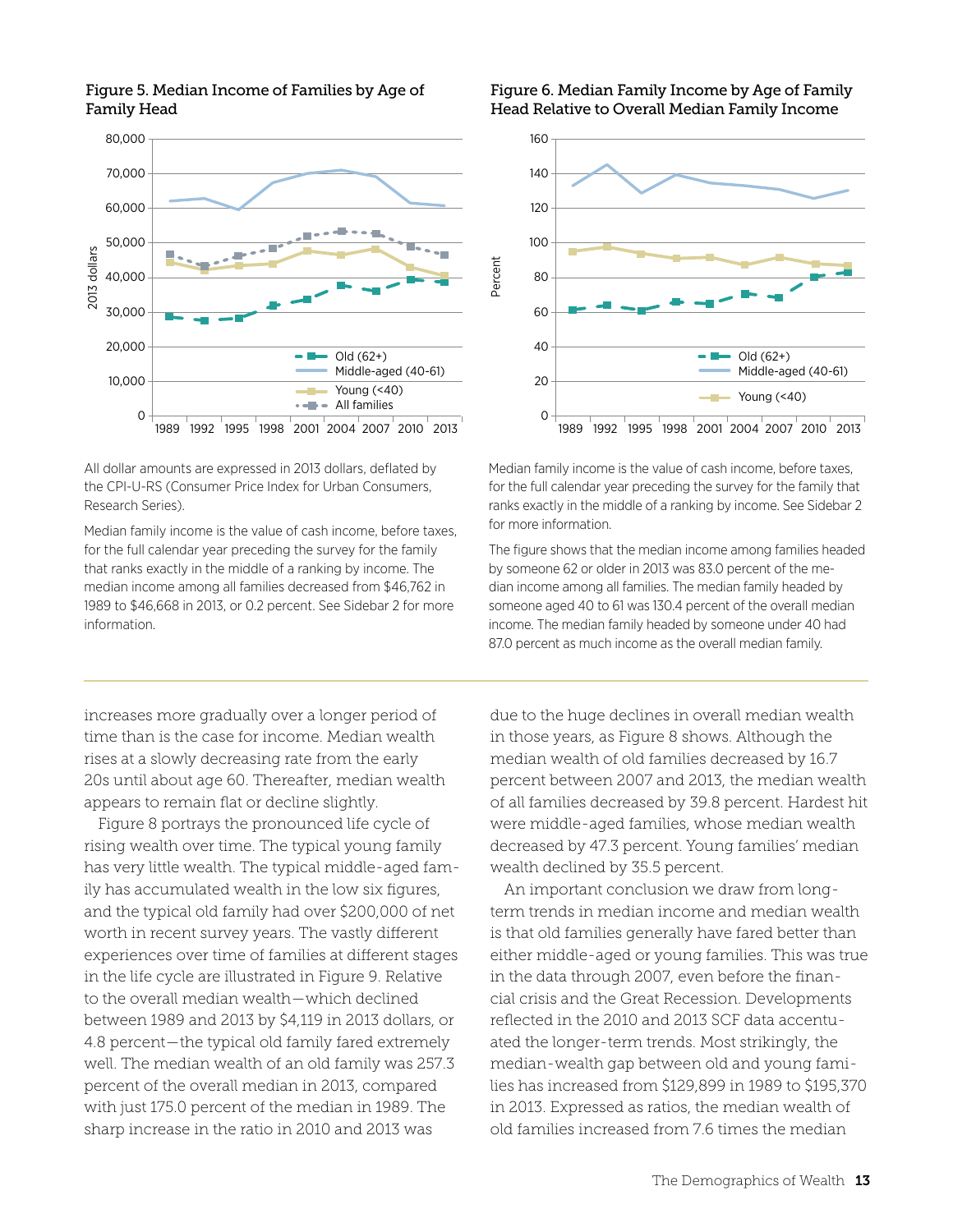

#### Figure 7. Median Family Net Worth for Three-Year Birth Cohorts Observed during 1989-2013

Age of family head at center of 3-year birth cohort when observed

All dollar amounts are expressed in 2013 dollars, deflated by the CPI-U-RS (Consumer Price Index for Urban Consumers, Research Series). The vertical scale is logarithmic.

To illustrate the life cycle of family wealth, we assigned each family in each survey to a three-year birth cohort, beginning with all families whose head was born between 1900 and 1902. We call this the 1901 cohort; these families were headed by someone who was between 87 and 89 years old in 1989, the first survey year. The 1904 cohort consists of all families whose head was born between 1903 and 1905, and so on. The last group we included is the 1994 cohort, consisting of families headed by someone born between 1993 and 1995. These family heads were between 18 and 20 years old in 2013, the last survey year.

Each three-year birth cohort is observed a maximum of nine times at three-year intervals. The 1970 cohort, for example, was aged 18-20 in 1989; 21-23 in 1992; and so on through ages 42-44 in 2013.

wealth of a young family in 1989 to 14.7 times in 2013.

*Overall balance-sheet health.* A household's balance sheet lists its assets and liabilities. Although there is no such thing as a perfect balance-sheet configuration or a one-size-fits-all set of prescriptions on how best to choose assets and liabilities, several principles of wealth accumulation and retention are reasonably clear. All else equal, each of the following balance-sheet choices is likely to support greater wealth accumulation:

- Greater balance-sheet liquidity can support greater wealth accumulation over time by buffering a family against financial shocks, which can lead to high-cost borrowing, distressed-asset sales, or costly default on debts and other obligations;
- Greater asset diversification—including highreturn assets like stocks or a small business—can lead to greater wealth on average over time due to lower volatility for any given level of expected return on assets (or equivalently, a higher expected return for a given level of volatility),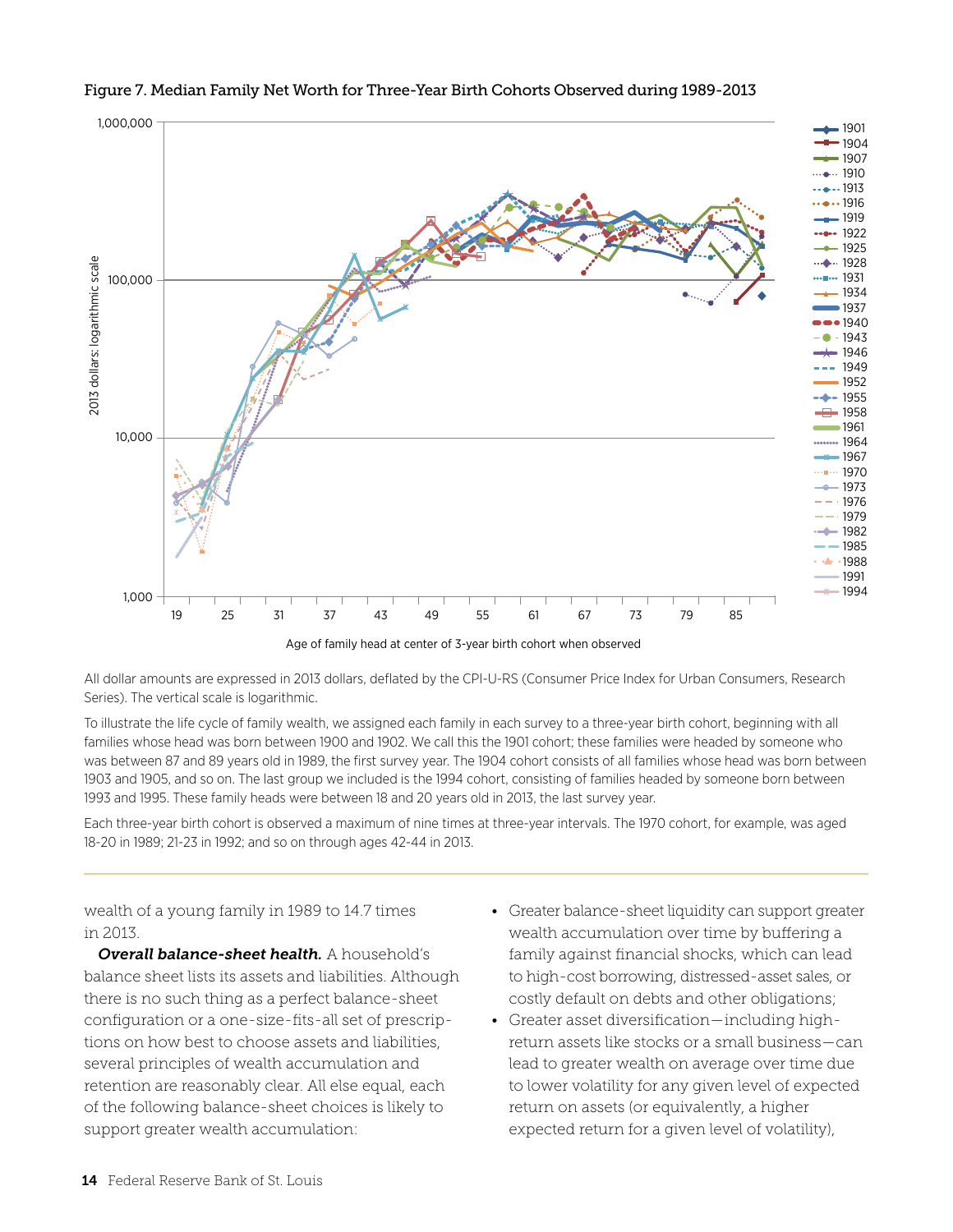

#### Figure 8. Median Family Net Worth by Age of Family Head

All dollar amounts are expressed in 2013 dollars, deflated by the CPI-U-RS (Consumer Price Index for Urban Consumers, Research Series).

Median family net worth is the value of total assets minus total debts for the family that ranks exactly in the middle of a ranking by net worth. The median wealth among all families declined from \$85,575 in 1989 to \$81,456 in 2013, or 4.8 percent. See Sidebar 2 for more information.

Unless otherwise noted, the source for all tables and figures is the Federal Reserve's Survey of Consumer Finances.

#### Figure 9. Median Family Net Worth Relative to Overall Median Net Worth



All dollar amounts are expressed in 2013 dollars, deflated by the CPI-U-RS (Consumer Price Index for Urban Consumers, Research Series).

Median family net worth is the value of total assets minus total debts for the family that ranks exactly in the middle of a ranking by net worth. See Sidebar 2 for more information.

The figure shows that the median net worth among families headed by someone 62 or older was 257.3 percent of the median net worth among all families. The median family headed by someone aged 40 to 61 was 130.2 percent of the overall median wealth. The median family headed by someone under 40 had 17.5 percent as much wealth as the overall median family.

reducing the likelihood of encountering costly financial distress; and

• Lower leverage (debt-to-assets ratio) can lead to greater wealth on average over time both because borrowing itself is expensive and because balance-sheet leverage amplifies any shock to a family's asset values into larger percent changes in net worth, raising the risk of insolvency and of costly default on debt or other obligations.

These balance-sheet practices can be described as elements of prudent or conservative financial decision-making. Figure 10 shows that old families typically have much higher ratios of liquid assets to total assets than middle-aged or young families. Median young and middle-aged families have increased their holdings of liquid assets somewhat in recent years while the liquid-assets ratio declined for the median old family, making the differences much smaller across age groups. Given the larger asset holdings of middle-aged and old families, their actual holdings of safe and liquid assets still are much greater than those of young families. In 2013, the median holdings of safe and liquid assets were \$82,766 among old families, \$46,324 among middle-aged families and only \$14,021 among young families.

Figure 11 shows that old families typically have a much greater share of their assets invested in financial and business assets, which provide both asset diversification and higher average returns in the long run than a portfolio consisting mostly of tangible assets like a house, vehicles or other durable goods.18 In 2013, the median share of assets held in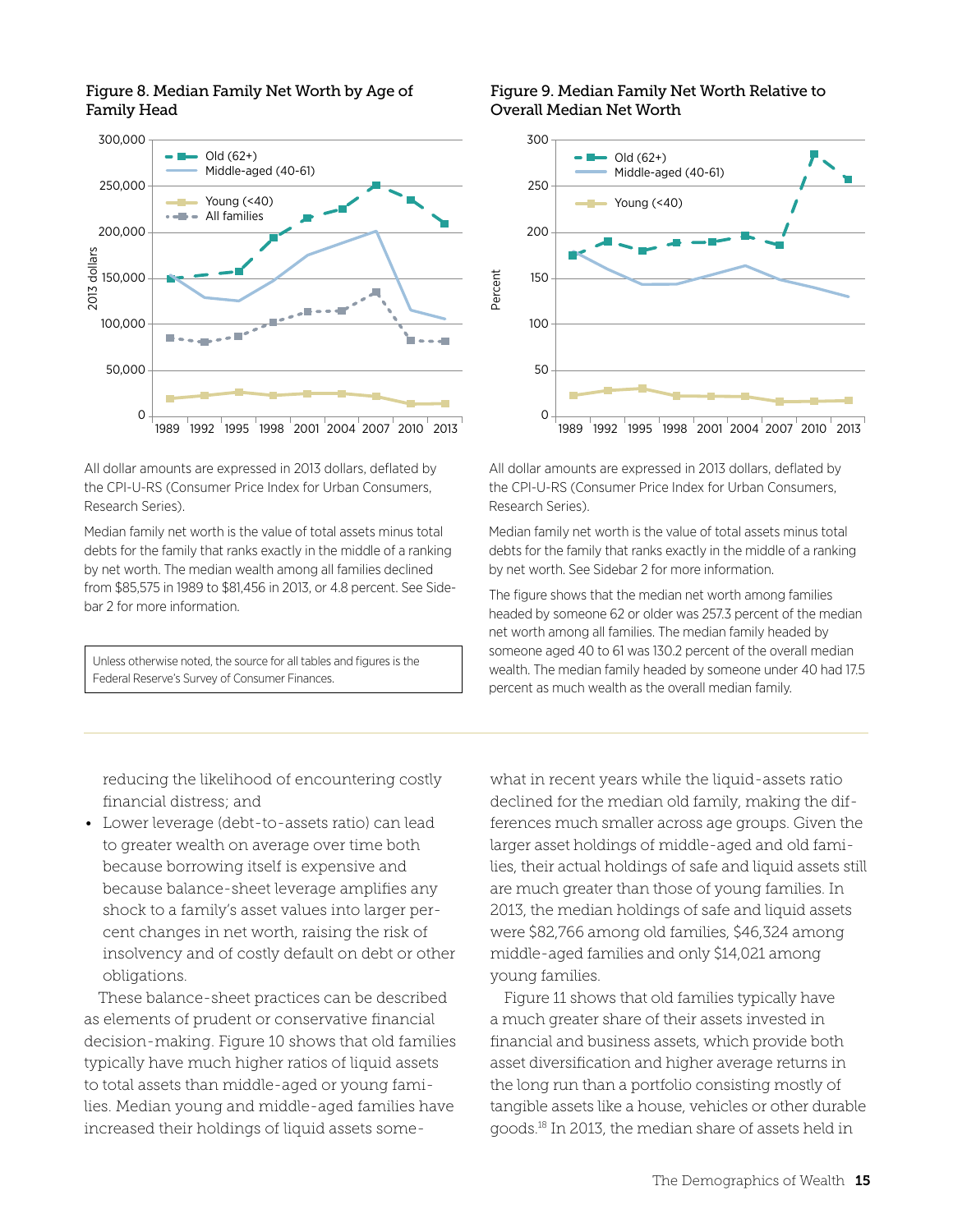



Safe and liquid assets are defined as checking and saving accounts, certificates of deposits, bonds and savings bonds. These are assets that can be drawn upon quickly at low or no cost in terms of fees or potential loss of value when selling on short notice.

The figure shows the median among all families in each age group of the percent of total assets held in the form of safe and liquid assets.

#### Figure 11. Median Ratio of Financial and Business Assets to Total Assets



Financial assets include all securities and accounts that can be turned into cash. Business assets include the value of all privately owned businesses minus its debts, shares in private businesses minus the debts of the business for which the person is responsible, and investment real estate minus associated debt. Financial and business assets include all of a family's assets except tangible assets, which include real estate, vehicles and other real property. Financial and tangible assets are counted independently of any debts owed by the person; business assets are expressed net of the associated debt.

The figure shows the median among all families in each group of the percent of total assets held in the form of financial and business assets.

the form of financial and business assets was 34.8 percent among old families, 28.3 percent among middle-aged families and only 18.5 percent among young families. These ratios changed little on balance between 1989 and 2013.

Figure 12 shows the median ratios of debt to assets for each age group. The median old family had little or no debt throughout the period. The median debt-to-assets ratios among middle-aged families increased by 10 percentage points between 1989 and 2013, rising from 14.2 percent to 25.3 percent. Among young families, the median debt-to-assets ratio increased from 34.4 percent to 44.9 percent, with a peak of 53.0 percent in 2010.

Putting together the patterns and trends in family income and balance-sheet choices described above, we can provide two answers to the question of how

the typical old family has accumulated so much wealth. Saving from peak earnings in middle age represents a crucial first step; young families simply do not have enough income, nor have they had enough time, to accumulate wealth from saving. Another ingredient appears to be prudent balance-sheet management. Substantial cash reserves remain part of the median old family's balance sheet even as income risk and balance-sheet leverage decline. Asset diversification beyond housing and durable goods into financial and business assets becomes increasingly evident as families age. Debt is paid down over time, freeing up cash flow, eliminating the high cost of borrowing and reducing the risk of costly default on any obligations.

Our data document a correlation between prudent balance-sheet management and wealth across the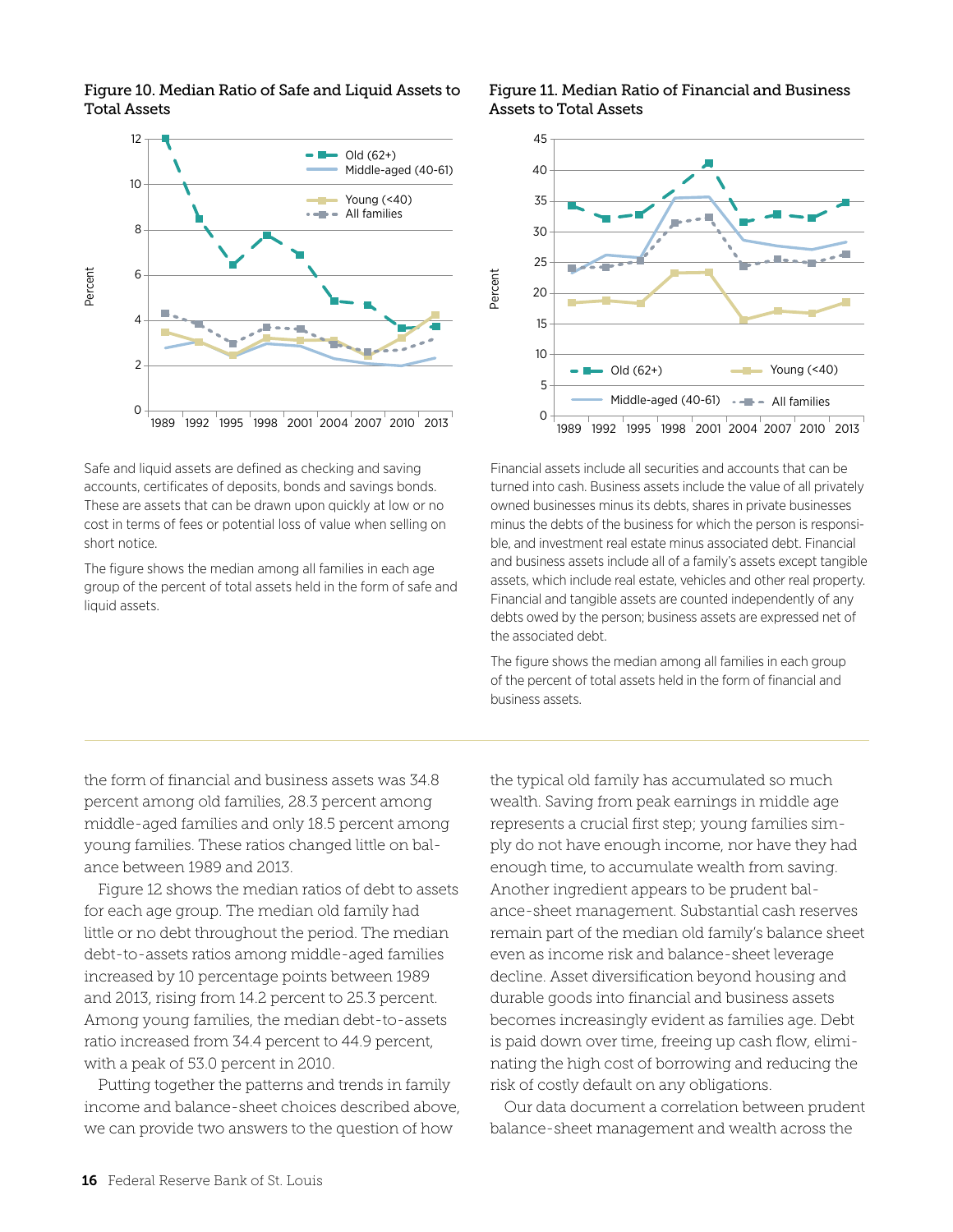

Figure 12. Median Ratio of Total Debt to Total Assets

The chart shows the median of the ratio of total debt to total assets among all families in an age group.

life cycle, but we cannot identify causation. Do the diversification and debt choices of middle-age and old families cause them to be wealthier, or does greater wealth cause or allow them to be better diversified and less leveraged? We suspect there are elements of two-way causation, that is, stronger balance sheets probably do contribute to greater wealth accumulation, but it may also be the case that the passage of time—as described by the life cycle makes it easier to diversify and pay off debt when greater wealth is available.

Nonetheless, an important question for future research is the extent to which young families might accumulate wealth more rapidly if their balance-sheet choices resembled those of old families more closely. An example would be to delay purchase of a home with its attendant debt burden until it was possible to buy a house that did not make the family's balance sheet dangerously undiversified and highly leveraged.

*Financial behaviors and financial health.* A third factor that may contribute to greater wealth accumulation among old families is the improving quality of routine financial decision-making over the life cycle, which we quantify with a financial health scorecard. (See Sidebar 3.) The logic behind our scorecard is that a family's ability to make good everyday financial decisions—its financial health—and its ability to accumulate wealth over time are likely to be correlated. Each financial choice we examined includes two feasible alternatives, one of which is more likely to lead to financial success. For example, saving is clearly preferred to not saving, even if only a small amount is saved. Paying one's bills on time is clearly preferred to missing a payment, and so on. For the question about credit cards, we applied a series of screens if a family did not have any credit cards. Having been denied a card or choosing not to apply because the family member expected to be rejected were scored as negative signals, earning a score of zero. Owning no credit cards by choice was a positive sign, earning a score of one.

Table 3 shows that old families demonstrated the highest average financial health scores in the period 1992-2013 by a wide margin. Because the standard errors of estimation for each group covering the entire sample ranged from 0.008 (for middle-aged families) to 0.011 (for old families), we are highly confident in a statistical sense that the average scores are different from one another. Based on our measure of financial health, old families on average make far better every-day financial choices than middle-aged families, who, in turn, make somewhat better choices than young families.

#### IV. Cohort Effects in Family Income and Wealth

The technical appendix contains regression results that support the hypothesis that levels of income and wealth rose during the first several decades of the 20th century, but then stopped rising for most families around mid-century. The analysis that produced these results holds constant a number of important demographic characteristics, such as age, educational attainment, race or ethnicity, family structure and health status. One explanation for stagnating income and wealth for a given set of demographic characteristics is that the arrival of the baby boomers somehow disrupted the rise of living standards. Another possibility is that the ends of the Great Depression and World War II were associated with social, political and economic changes that favored generations born before the baby boomers.

An obvious place to start is with relative cohort sizes. The idea is that relatively small cohorts may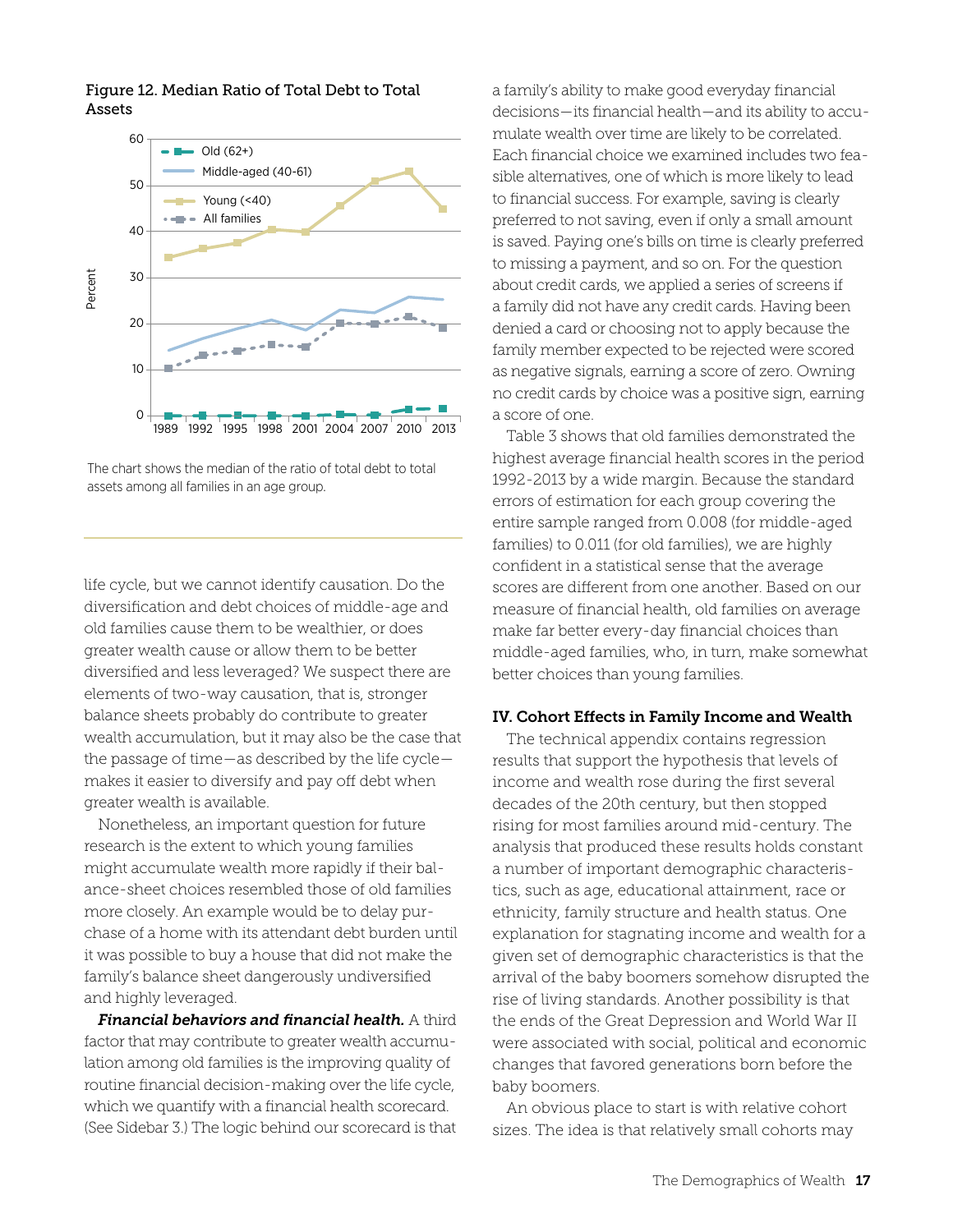#### Sidebar 3: A Financial Health Scorecard That Predicts Wealth Accumulation

To characterize the quality of basic financial decisionmaking by a typical family, we calculated a financial health scorecard for each family in each wave of the SCF.<sup>19</sup> The scorecard consists of five questions that were asked of each of the 38,385 families that participated in the survey between 1992 and 2013:20

- Did you save any money last year?
- Did you miss any payments on any obligations in the past year?
- Did you have a balance on your credit card after the last payment was due?
- Including all of your assets, was more than 10 percent of the value in liquid assets?
- Is your total debt service (principal and interest) less than 40 percent of your income?

How we scored the responses to these questions and the average number of points all respondents received on each question are in Table 4.<sup>21</sup> To investigate the predictive power of the scorecard for financial success, we split the SCF sample in each survey year into 48 unique group combinations, based on:

- Three age groups: younger than 40, 40-61, and 62 and older;
- Four education groups: less than high school diploma; high school diploma, General Educational Development (GED) certificate or vocational/technical certificate; two- or four-year college degree only; and graduate or professional degree;
- Four racial and ethnic groups: black, Hispanic, Asian and white.

The individual item and overall index scores in 2013 were remarkably similar to the averages computed over all eight waves of the SCF for which all the data were available (1992-2013). In other words, the elements of financial health we estimated appear to be stable over time.

The average group scores are financially meaningful, too—the simple correlation co-efficient between the average financial health score of a group and the 1992-2013 average of median inflation-adjusted net worth (expressed as a logarithm) for each of the 48 groups was 0.67. In other words, our financial health scorecard was very good at predicting how much wealth a group was likely to have.

#### Table 3. Average Group Scores for Families on the Financial Health Scorecard

|                     | Average financial health score<br>in all years, 1992-2013 |  |  |  |
|---------------------|-----------------------------------------------------------|--|--|--|
| <b>All families</b> | .3 O1                                                     |  |  |  |
| Old: 62 or older    | 346                                                       |  |  |  |
| Middle-aged: 40-61  | 288                                                       |  |  |  |
| Young: Under 40     | 282                                                       |  |  |  |

A family's score on the financial health scorecard is the sum of the individual scores to questions listed in Table 4, with a range of zero to five. A score of five indicates the highest financial health; a score of zero indicates the lowest financial health.

The standard errors of estimation covering the entire sample were 0.009 for young families, 0.008 for middle-aged families and 0.011 for older families. Thus, we are highly confident in a statistical sense that the average score of each group is different from each other group.

have attracted scarcity premiums in labor, housing and financial markets, whereas relatively large cohorts paid crowding penalties in those markets.<sup>22</sup> Figure 13 displays the number of babies (under 1 year old) in the United States between 1896 and 2015. The striking 20-percent decline in the number of infants between 1925 and 1937 likely reflects the massive economic and social disruption of the Great Depression, as well as the slowdown in the population's natural growth rate after earlier high immigration rates declined. The infant population began to rise again in the late 1930s, but it was not until 1945 that the size of this population reached the level of 20 years earlier. Thus, these very small birth-year cohorts may have been favored later in life in a variety of ways, including relatively higher earnings, lower house prices and stronger growth in financial-asset prices. Sociologist Elwood Carlson called the generation born between 1929 and 1945 "the lucky few" precisely because it was the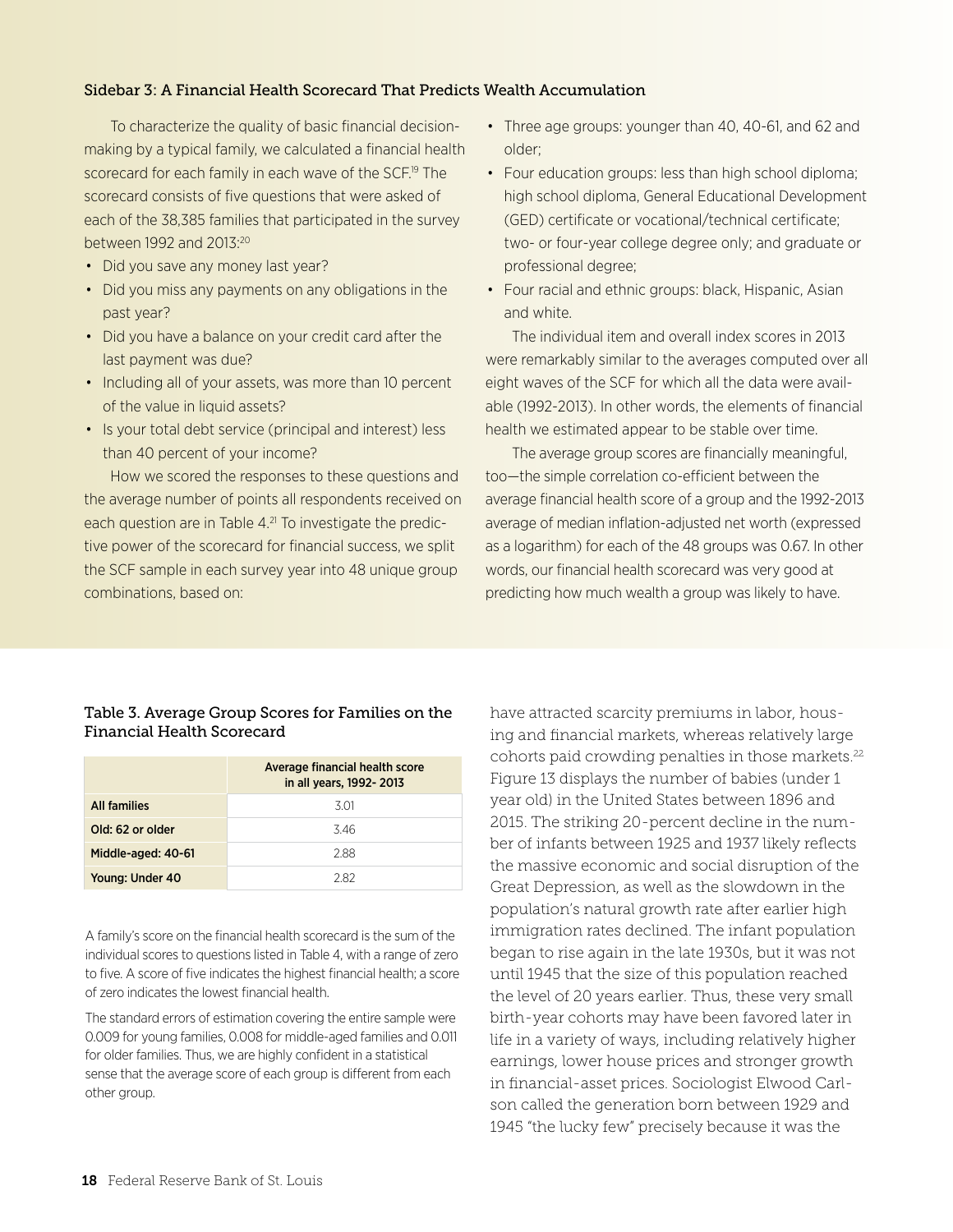#### Table 4. Questions in the Financial Health Scorecard

| Questions                                                                                                                                                                                                                                                                                                                                                                                                                                                                                                                                    | <b>Scoring</b>                                                                                 | Mean score in eight SCF<br>waves, 1992-2013 | Mean score in 2013<br><b>SCF only</b> |  |
|----------------------------------------------------------------------------------------------------------------------------------------------------------------------------------------------------------------------------------------------------------------------------------------------------------------------------------------------------------------------------------------------------------------------------------------------------------------------------------------------------------------------------------------------|------------------------------------------------------------------------------------------------|---------------------------------------------|---------------------------------------|--|
| 1. After adjusting for any purchases of durable goods or<br>investments you made, did you spend more, the same or<br>less than your income in the past year?                                                                                                                                                                                                                                                                                                                                                                                 | Less = 1;<br>Same or more $= 0$                                                                | 0.56                                        | 0.53                                  |  |
| 2. Does either of these statements apply to you?<br>"We sometimes got behind or missed payments;" or<br>"Considering all the various loan or mortgage payments<br>we made during the last year, not all of the payments were<br>made the way they were scheduled; sometimes, they were<br>made later or missed."                                                                                                                                                                                                                             | No. neither one<br>applies $= 1$ ;<br>Yes, one or both<br>$apply = 0$                          | 0.84                                        | 0.85                                  |  |
| 3. Do any of these statements apply to you?<br>"We carried over a credit-card balance after we made our<br>last payment;" or<br>"We have been turned down in the past five years by a<br>particular lender or creditor when I (or my {husband/wife/<br>partner}) made a request for credit, or we were not given<br>as much credit as we applied for;" or<br>"There was a time in the past five years that we thought of<br>applying for credit at a particular place, but changed our<br>minds because we thought we might be turned down." | No, none applies<br>or no credit cards by<br>choice $= 1$ ;<br>Yes, one or more<br>$apply = 0$ | 0.44                                        | 0.47                                  |  |
| 4. Including all of your assets, was more than 10 percent<br>of the value in safe and liquid assets, defined as liquid<br>accounts (checking, saving or money-market accounts),<br>certificates of deposits, bonds or savings bonds?                                                                                                                                                                                                                                                                                                         | $Yes = 1. No = 0$                                                                              | 0.27                                        | 0.26                                  |  |
| 5. Is your total debt service, including both scheduled repay-<br>ment of principal and interest owed, less than 40 percent<br>of your income?                                                                                                                                                                                                                                                                                                                                                                                               | $Yes = 1. No = 0$                                                                              | 0.91                                        | 0.92                                  |  |
| Total score                                                                                                                                                                                                                                                                                                                                                                                                                                                                                                                                  | 0 to 5 possible                                                                                | 3.01                                        | 3.03                                  |  |

A family's score on the financial health scorecard is the sum of the individual scores, with a range of zero to five. A score of five indicates the highest financial health; a score of zero indicates the lowest financial health.

Splitting the sample in each SCF wave into 48 unique groups, based on three age groups (less than 40, 40-61, and 62 and over), four education groups (less than high school, high school or GED or vocational/technical certificate, two- or four-year college only, and graduate or professional degree), and four racial and ethnic groups (African-American, Hispanic of any race, Asian and non-Hispanic white), the simple correlation co-efficient between a group's average financial health scorecard score for 1992-2013 and the group's inflation-adjusted median logarithm of net worth averaged across the eight waves is 0.67.

first American generation to be smaller in number than those that came before. Carlson argued that African-Americans and women born in those years also enjoyed historically unprecedented opportunities throughout their adult lives.

The infant population recovered during the baby boom that began in the 1940s. Peaking in the early 1960s, the infant population doubled in little more than two decades. Given trends in births both before and after, the baby boom now appears to have been a historical aberration. Hence, it is plausible that baby boomers suffered from crowding in labor, housing and financial markets. This may have resulted in unfavorable developments in income and wealth accumulation.

Another set of explanations of the apparent end of rising levels of income and wealth for a given set of demographic factors relates to changes in economic growth and social policies. Post-World War II economic growth was very rapid, and the value of housing and financial assets increased strongly. Rather than attracting any special advantages related to their absolute numbers, people born in the first half of the 20th century simply may have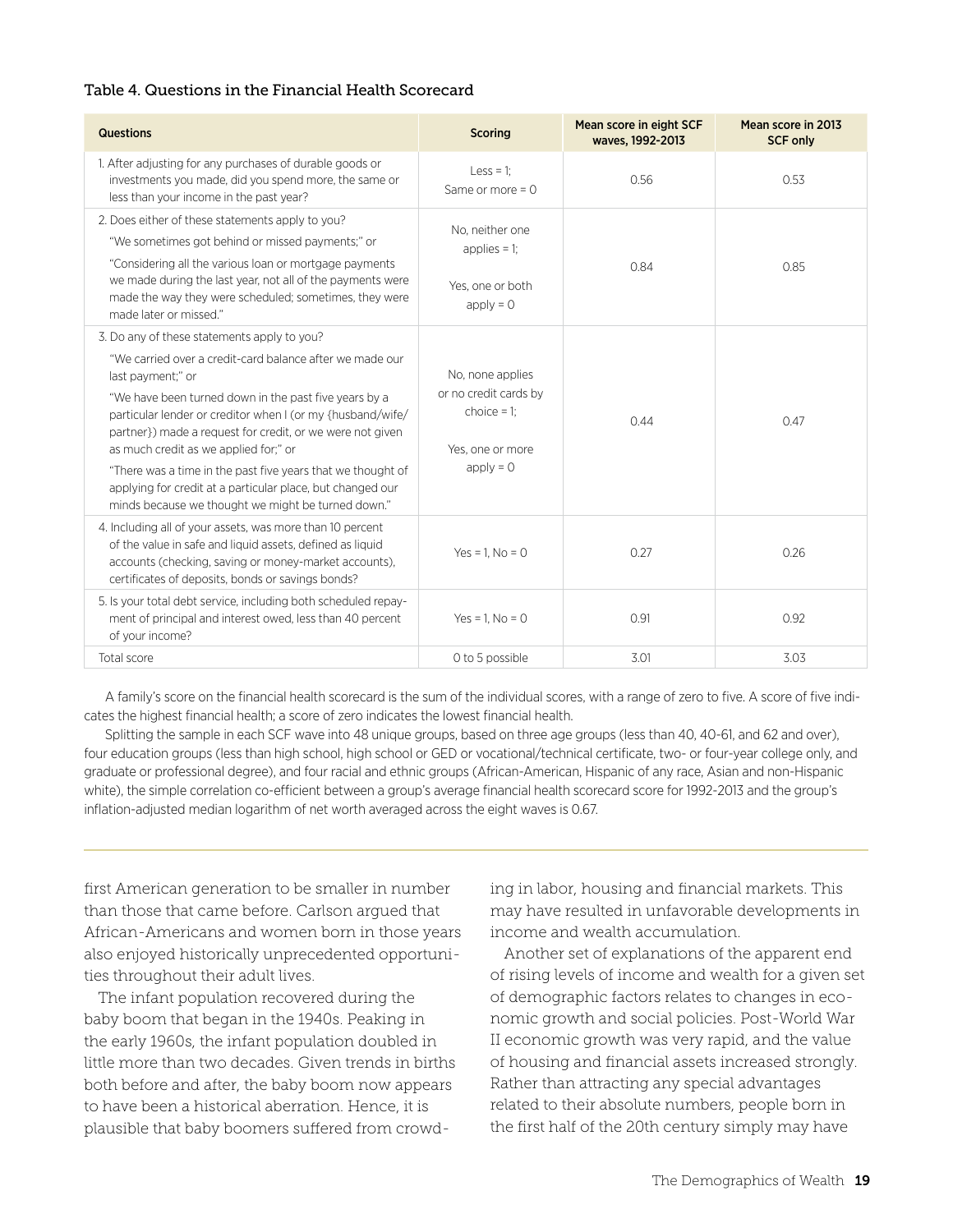

#### Figure 13. Estimated Number of Children under 1 Year Old

SOURCES: Census Bureau and authors' own estimates.

been in the right place at the right time as they were lifted by a rising tide. A related channel of causation is the postwar expansion of the safety net, especially for retired people. The steadily increasing generosity of Social Security, the creation of Medicare in the 1960s and, 40 years later, the significant expansion of Medicare in the prescription drug benefit greatly increased the resources directed to adults reaching retirement age in the 1990s and 2000s.

Will the favorable income and wealth trends observed among today's old adults resume at some point? We cannot know for sure, but it appears unlikely that baby boomers—who are just now entering retirement in large numbers—will accrue the same incomes and wealth that pre-baby boomers received for given demographic characteristics. First, the baby boomers already have significantly lower demographically adjusted incomes and wealth, as we documented above. There is little time to make up these shortfalls and little reason to believe that social policies will change to assist these adults. Second, reductions in social programs that help old adults appear to be more likely than increases.

Among cohorts born after the baby boomers, the members of Generation X stand out for having low incomes and wealth for a given set of demo-

graphic characteristics. Someone born in the 1970 cohort, for example, appears to have an income 25 percent lower and wealth 40 percent lower than an otherwise identical person born in 1940. Given their youth, it is impossible to say whether or to what extent people born in the 1980s and 1990s will fare better in the years ahead. The most we can say is that there is, as of 2013, no convincing evidence that the millennials will do appreciably better than the members of Generation X.

#### V. Conclusion

We documented a very strong association between a family head's age and the family's level of income and wealth. There also is a strong association between age and several indicators of balance-sheet strength and financial health. If anything, the associations have become stronger over time, and the gaps between age groups have widened.

We also found evidence of significant birth-year cohort effects on income and wealth. Family heads born about 1940 earned higher incomes and accumulated more wealth than family heads born before or later, holding constant a host of demographic, idiosyncratic and period-specific factors.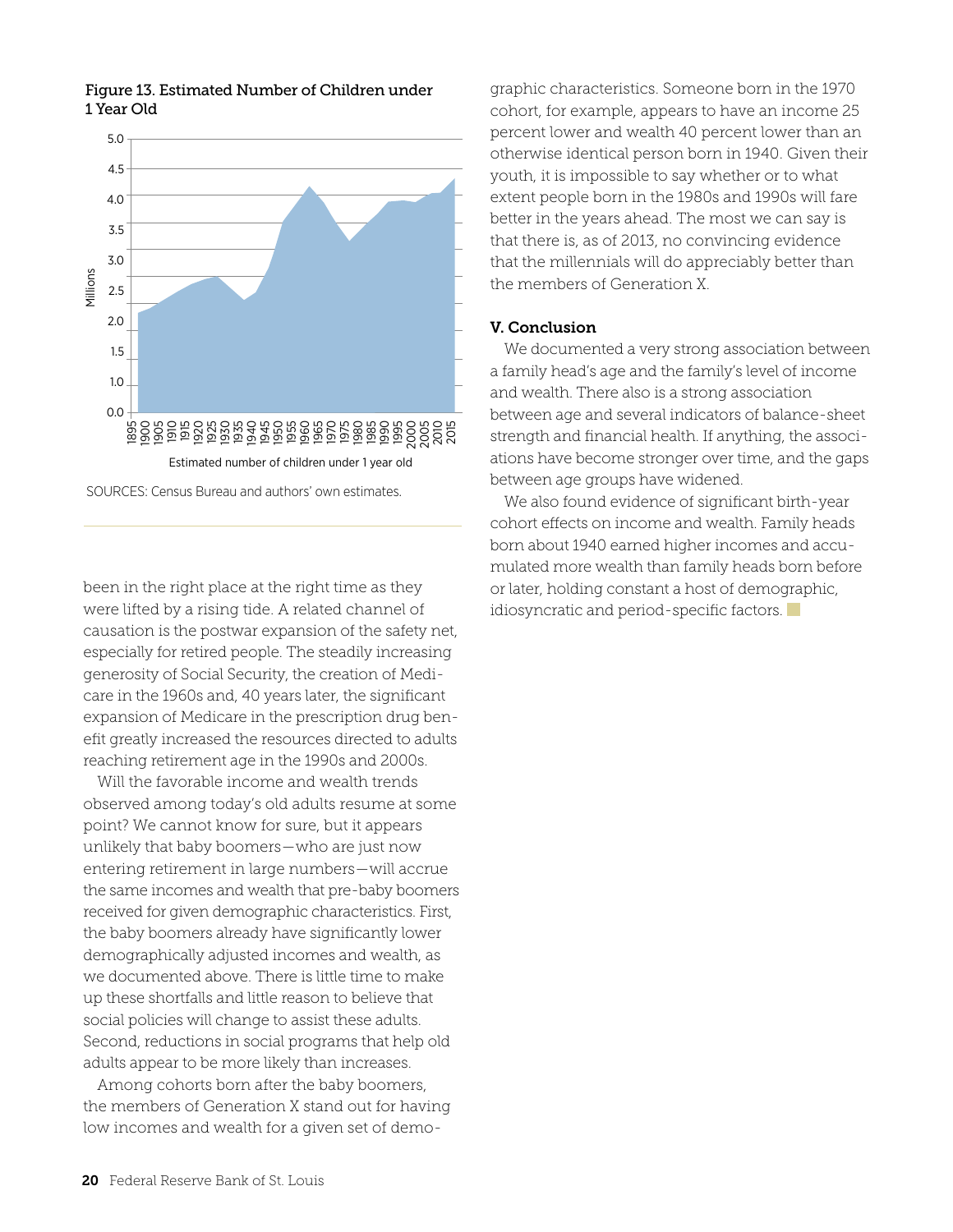## Technical Appendix

#### Disentangling the Effects of Birth Year, Life-Cycle Stage and Historical Time Period on Income and Wealth: A Regression Analysis

Multiple-regression analysis helps us sort out and quantify life-cycle, birth-year cohort and other factors' influences on income and wealth in the SCF. To be sure, we would be much more confident about our estimates if we had data for hundreds of thousands of families observed over many decades or, even better, thousands of the same families observed over their entire life cycles. Instead, we have only about 40,000 family observations collected over a 24-year period in a series of cross sections. Key assumptions, such as the constancy of life-cycle effects over time and across cohorts and the lack of important interaction effects among the independent variables, must be kept, therefore, in mind. Nonetheless, the exploratory models we describe here appear to provide important insights into the demographics of income and wealth. We highlight cohort effects in what follows.

**Cohort effects in family income.** Table 5 contains estimation results from a regression of the logarithm of family income on demographic, idiosyncratic, birth-year cohort and time variables. We have 41,485 observations across the nine survey waves, and the fit of the pooled regression model is good. The  $\mathbb{R}^2$  is 43.3 percent, and estimated levels of statistical significance are high for many coefficients.

We regressed the logarithm of family income in a given year on a cubic function of age to control for life-cycle effects; on standardized (that is, demeaned by the family's demographic profile) measures of marital status, family size, saving behavior and health status to isolate idiosyncratic factors potentially correlated with wealth accumulation; on education and race or ethnicity indicators to capture the effects of human capital, social class and potential legacies of discrimination; on year dummies to capture time effects during the year of observation; and, of primary interest, on a large set of birth-year cohort indicator variables.

We constructed five-year birth-year cohorts, beginning with families born between 1898 and 1902. We refer to this as the 1900 cohort. The last cohort includes family heads born between 1988 and 1992, or the 1990 cohort. We chose the 1940 cohort as the omitted category because it is near the middle of the sample of birth years and because it turns out to be a good example of families that appeared to experience an unusually favorable cohort effect.

Estimates of the coefficients on demographic and idiosyncratic variables are reported in the upper portion of Table 5. In general, the estimates are highly significant with the expected signs. Family income rises with the age of the family head, but it grows at a decreasing rate. There is an important degree of curvature in the age-income profile, too. Idiosyncratic factors reliably associated with increases in family income include marital status, having more children than average, saving money regularly and enjoying above-average health.<sup>23</sup> Higher levels of educational attainment are very strongly predictive of higher income. The regression results imply that, if all other factors are held constant, being African-American or Hispanic predicts significantly lower income than an otherwise similar Asian family (the excluded category). Asian families, in turn, earn significantly lower incomes than whites.

Time dummies for the 1989–2013 sample dates are shown near the bottom of Table 5. The significant values on the estimated coefficients for the 2001, 2004 and 2007 dummy variables imply that families' incomes generally were higher than would have been expected based on the overall sample. Equivalently, incomes in 1992, 1995, 1998, 2010 and 2013 appear more "normal" in that they were not significantly different from incomes in 1989, the omitted year.

The variables of greatest interest in Table 5 are the cohort dummy variables. Figure 14 displays the information contained in the coefficient estimates, which we interpret as the marginal effect of a family's birth cohort on its inflation-adjusted income. If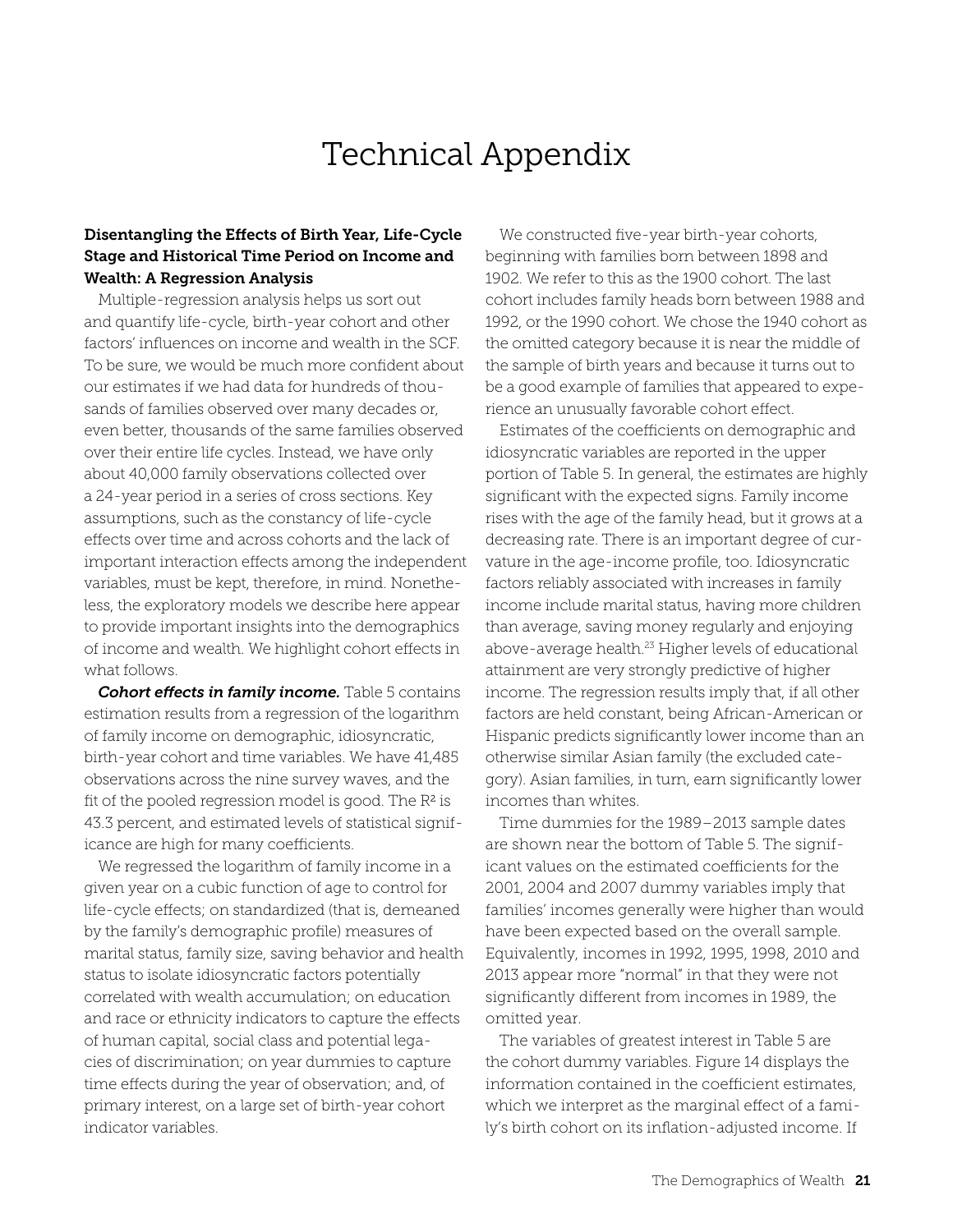#### Table 5. Pooled Regression of Logarithm of Family Income on Demographic, Idiosyncratic, Birth-Year-Cohort and Time Variables

| <b>Variable</b>                       | <b>Beta</b> | <b>T-Statistic</b> | Variable                      | <b>Beta</b> | <b>T-Statistic</b> |
|---------------------------------------|-------------|--------------------|-------------------------------|-------------|--------------------|
| Intercept                             | 868.36      | 31.53              | Birth year 1933-37 indicator  | $-4.11$     | $-1.02$            |
| Age in years                          | 14.41       | 12.18              | Birth year 1938-42 (omitted)  |             |                    |
| Age squared                           | $-0.186$    | $-8.62$            | Birth year 1943-47 indicator  | $-4.08$     | $-1.11$            |
| Age cubed                             | 0.00        | 5.40               | Birth year 1948-52 indicator  | $-15.26$    | $-2.94$            |
| Standardized marital status           | 95.05       | 68.61              | Birth year 1953-57 indicator  | $-13.17$    | $-1.88$            |
| Standardized number of children       | 4.01        | 6.71               | Birth year 1958-62 indicator  | $-17.35$    | $-1.92$            |
| Standardized saving indicator         | 18.60       | 14.35              | Birth year 1963-67 indicator  | $-23.10$    | $-2.08$            |
| Standardized health status            | 49.30       | 29.68              | Birth year 1968-72 indicator  | $-25.39$    | $-1.93$            |
| High school dropout indicator         | $-175.55$   | $-82.21$           | Birth year 1973-77 indicator  | $-17.49$    | $-1.14$            |
| High school graduate or GED indicator | $-124.99$   | $-81.97$           | Birth year 1978-82 indicator  | $-18.42$    | $-1.06$            |
| Some college indicator                | $-89.52$    | $-49.81$           | Birth year 1983-87 indicator  | $-16.30$    | $-0.83$            |
| College graduate (omitted)            |             |                    | Birth year 1988-92 indicator  | $-12.19$    | $-0.55$            |
| White indicator                       | 29.42       | 9.26               | Year 1989 (omitted)           |             |                    |
| African-American or black indicator   | $-35.29$    | $-9.69$            | Year 1992 indicator           | $-2.86$     | $-0.87$            |
| Hispanic of any race indicator        | $-17.85$    | $-4.57$            | Year 1995 indicator           | $-4.02$     | $-1.03$            |
| Asian or other (omitted)              |             |                    | Year 1998 indicator           | 2.16        | 0.45               |
| Birth year 1898-1902 indicator        | 3.65        | 0.14               | Year 2001 indicator           | 16.23       | 2.77               |
| Birth year 1903-07 indicator          | $-3.88$     | $-0.21$            | Year 2004 indicator           | 17.11       | 2.45               |
| Birth year 1908-12 indicator          | $-27.39$    | $-1.87$            | Year 2007 indicator           | 23.47       | 2.87               |
| Birth year 1913-17 indicator          | $-23.34$    | $-1.93$            | Year 2010 indicator           | $-7.78$     | $-0.84$            |
| Birth year 1918-22 indicator          | $-21.40$    | $-2.21$            | Year 2013 indicator           | $-6.28$     | $-0.60$            |
| Birth year 1923-27 indicator          | $-18.43$    | $-2.47$            | R-squared of first regression | .433        |                    |
| Birth year 1928-32 indicator          | $-14.87$    | $-2.64$            | Observations                  | 41,485      |                    |

NOTE: GED = General Educational Development test. Dependent variable is logarithm of inflation-adjusted family income in year *t*, excluding all nonpositive observations. Sample years are 1989, 1992, 1995, 1998, 2001, 2004, 2007, 2010 and 2013. Coefficients are expressed in percent; for example, the value –17.35 for birth year 1958–62 indicator means negative 17.35 percent.

Unless otherwise noted, the source for all tables and figures is the Federal Reserve's Survey of Consumer Finances.

there were no birth-year cohort effects determining family income, all of these parameter estimates would be statistically indistinguishable from zero. Coefficient estimates that are statistically different from zero at the 10 percent level are shown as dark-colored bars; those that are not statistically sufficient are light-colored.

As it turns out, cohort effects on income appear to be important. Families born in the five years centered on 1940 (the omitted group in the regression) do not differ to a statistically significant degree from those born during the 1900 or 1905 cohorts. It may be that there really are cohort effects, but the

small number of sample members born before 1908 leads to imprecise estimates—or there may be no such effects. Survivorship bias also may be important because those family heads born before 1908 and still alive at the time of the surveys may not be representative of the entire original cohort to which they belong. In particular, they may be relatively better off in terms of health, education, lifetime earnings and wealth.

All cohorts between 1910 and 1930 (including family heads born between 1908 and 1932), however, have statistically significantly lower incomes than those of families with heads born in the 1940 cohort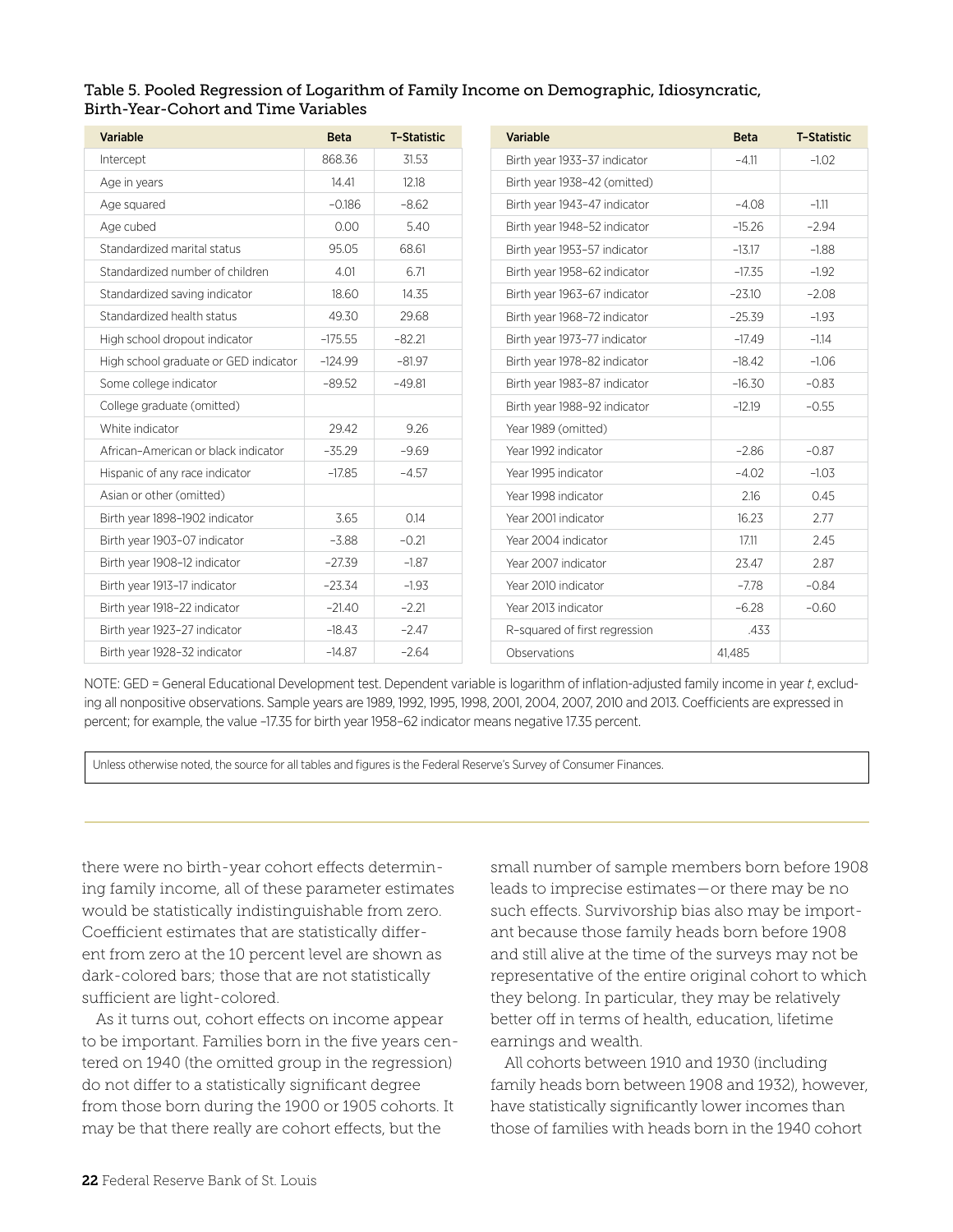#### Figure 14. Marginal Effect of Family Head's Birth Year on Logarithm of Family Income Relative to Being Born in the Period 1938-42



Bars represent the estimated percentage difference in income between a family in a five-year birth-year cohort centered around the given year and the cohort of families with heads born in the five-year cohort centered around 1940. The bars are co-efficient estimates from the regression reported in Table 5.

Solid green bars are statistically different from zero at the 10-percent confidence level. Outlined bars are not statistically significantly different from zero at the 10-percent confidence level.

(1938-42). The estimated magnitudes of difference increasing monotonically from a 27 percent lower level among the 1910 cohort to a 15 percent lower level among the 1930 cohort—are consistent with a generally rising level of family income across successive birth-year cohorts: Typical levels of income rose with overall standards of living.

In terms of family income, the regression results suggest that families headed by someone born in the 1935, 1940 or 1945 cohort (that is, between 1933 and 1947) are statistically indistinguishable from one another. However, beginning with the 1950 cohort (i.e., families headed by someone born between 1948 and 1952), successive cohorts through 1970 (born between 1968 and 1972) had statistically significantly lower incomes than those of the 1940 cohort. Moreover, the estimated magnitudes are economically significant: between 13 and 25 percent lower than the 1940 cohort. Finally, all five-year cohorts that began in 1975 or later had estimated income shortfalls of 12 to 18 percent. However, these effects were not measured precisely. The fading of a statistically significantly negative cohort effect after the 1970 cohort may be due to a true diminution of the effect or it may be due to relatively small sample sizes and high variability among younger families' incomes.

*Cohort effects in family net worth.* Given evidence of important cohort effects in family income, it would not be surprising to find similar effects in family wealth. After all, unusually high incomes for the 1935, 1940 and 1945 cohorts might have supported higher saving rates than those observed among earlier- and later-born cohorts.

A logarithmic specification of net worth is problematic because about 8 percent of all family-year observations of net worth are zero or negative in the SCF. Dropping these observations could alter our estimates of important relationships in the data because we know the dropped observations would not be a random sample of the population. Instead, they are much more likely to be young, less-educated and nonwhite families. They also would be more likely to be baby boomers and members of Generation X.

An alternative transformation of net worth—the inverse hyperbolic sine (IHS) function—allows us to include zero or negative wealth observations while retaining an interpretation of results that is similar to the interpretation of results in the log model.<sup>24</sup> We applied the Halvorsen–Palmquist transformation to coefficient estimates of indicator variables and report the results in Table 6, which presents estimates for a set of independent variables that is identical to the set used in the log of income specification with one exception. We include the standardized—that is, de-meaned–square root of family income to capture idiosyncratic variations in family income—that is, an income that is unusually high or low compared with the family's demographically predicted income, holding constant all of the other variables included in the model. It is important to control for unusual circumstances, like lottery winners or people who have suffered large business losses, in order to separate the random effects of income (windfalls and catastrophes) from wealth accumulation. The  $R^2$  is 66.2 percent, and estimated levels of statistical significance are high for many coefficients.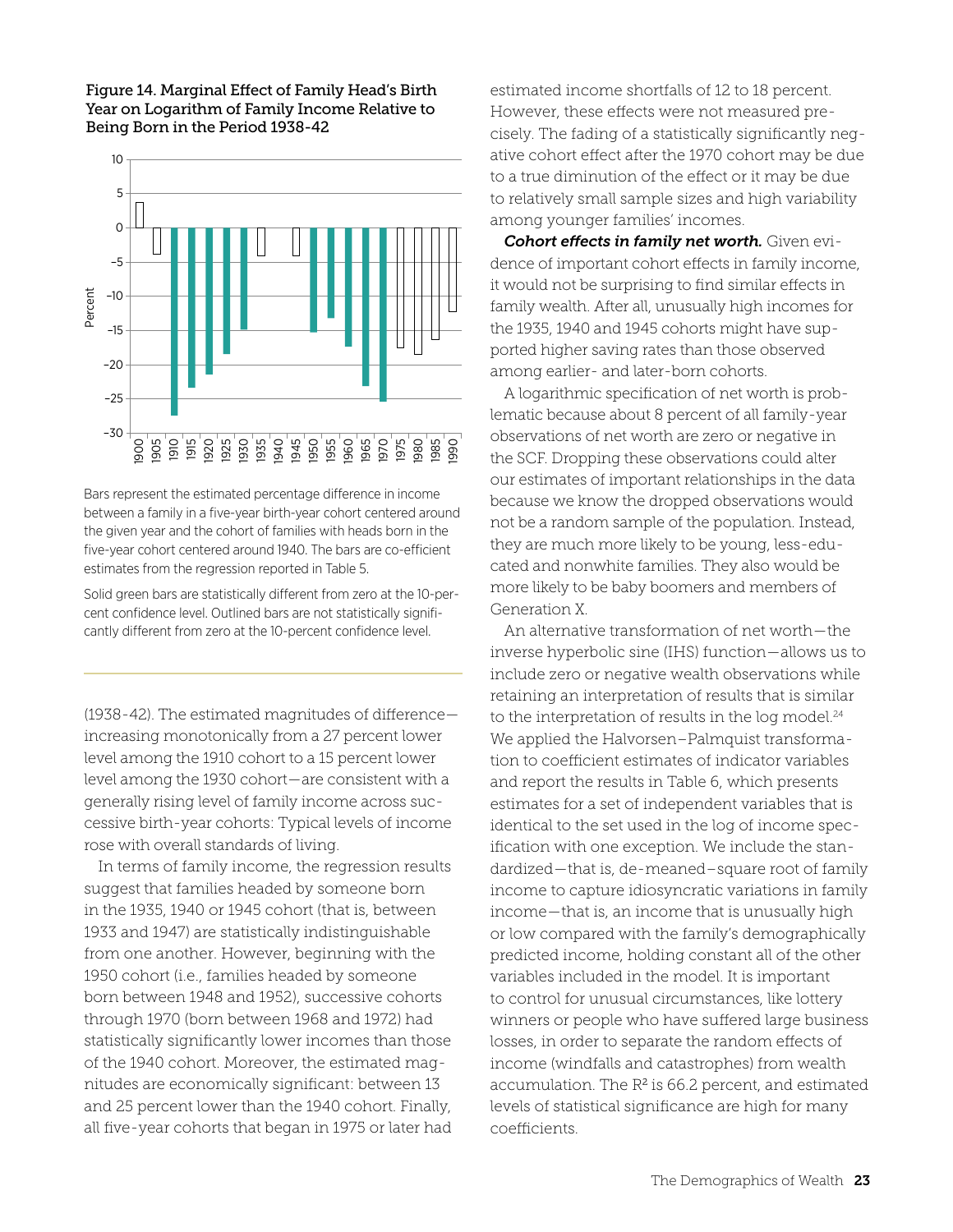



Bars represent the estimated percentage difference in wealth between a family in a five-year birth-year cohort centered around the given year and the cohort of families with heads born in the five-year cohort centered around 1940. The bars are co-efficient estimates from the regression reported in Table 6.

Solid green bars are statistically different from zero at the 10-percent confidence level. Outlined bars are not statistically significantly different from zero at the 10-percent confidence level.

The co-efficient estimate for the 1990 cohort is 150.0, but the number of observations is very small.

Figure 15 illustrates our estimates of the birthyear cohort's marginal effect on a family's wealth. As before, the wealth regression holds demographic, idiosyncratic and time effects constant. The dark-colored bars in the figure represent effects that are statistically significant at the 10-percent level, while the light-colored bars represent effects that are not significant.

The marginal effect on wealth of being born during 1898-1902 rather than during 1938-42 is not statistically significantly different than zero, even though the point estimate is about negative 35 percent. The small number of family heads born around 1900 and still alive in 1989 makes the estimate imprecise. Beginning with the 1905 cohort, however, all cohorts through 1935 appear to have statistically significantly less wealth than the 1940 cohort, holding constant many other factors. The shortfalls rise from negative 66.2 percent to 14.2 percent, and they generally are estimated precisely.

We cannot distinguish between the wealth of the 1940 and 1945 cohorts, and the estimated co-efficient on the 1945 cohort is small. Cohorts between 1950 and 1965 have decreasing point estimates between negative 17.2 and negative 31.5 percent, but none of them is estimated precisely. The point estimate for the 1970 cohort is negative 40.0 percent, and it is marginally significant. Estimates are imprecise between 1975 and 1985. The 1990 estimate is large, positive and statistically significant, but we hesitate to attach any importance to it because it represents a small group of very young families.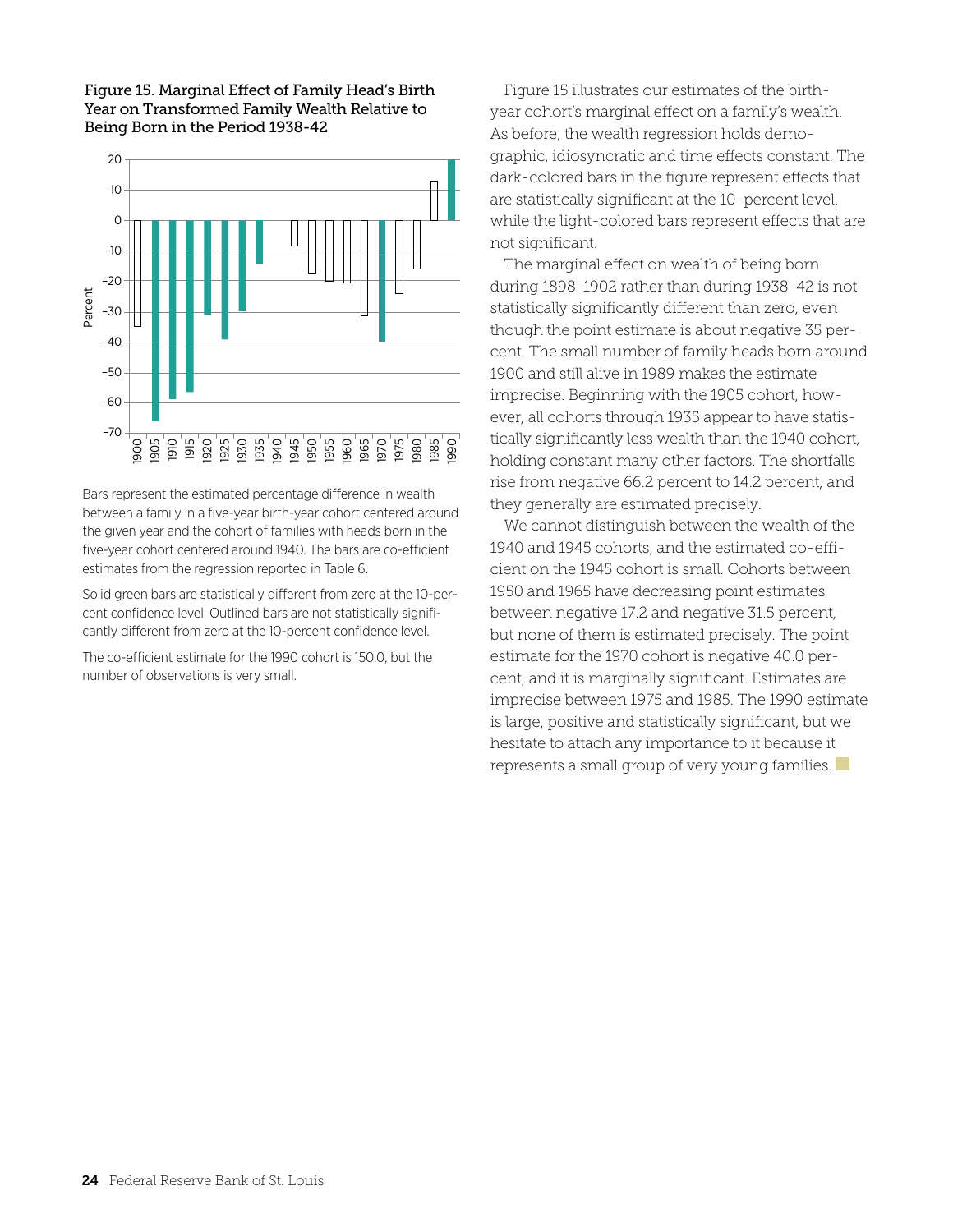#### Table 6. Pooled Regression of Transformed Family Net Worth on Demographic, Idiosyncratic, Birth-Year-Cohort and Time Variables

| <b>Variable</b>                       | <b>Beta</b> | <b>T-Statistic</b> | Variable                      | <b>Beta</b> | <b>T-Statistic</b> |
|---------------------------------------|-------------|--------------------|-------------------------------|-------------|--------------------|
| Intercept                             | $-41.34$    | $-0.79$            | Birth year 1933-37 indicator  | $-14.23$    | $-1.60$            |
| Standardized square root of income    | 0.30        | 125.96             | Birth year 1938-42 (omitted)  |             |                    |
| Age in years                          | 26.53       | 8.24               | Birth year 1943-47 indicator  | $-8.32$     | $-0.98$            |
| Age squared                           | $-0.10$     | $-1.84$            | Birth year 1948-52 indicator  | $-17.31$    | $-1.49$            |
| Age cubed                             | 0.00        | $-1.25$            | Birth year 1953-57 indicator  | $-19.99$    | $-1.29$            |
| Standardized marital status           | 401.42      | 47.84              | Birth year 1958-62 indicator  | $-20.48$    | $-1.03$            |
| Standardized number of children       | 6.44        | 4.32               | Birth year 1963-67 indicator  | $-31.53$    | $-1.39$            |
| Standardized saving indicator         | 79.67       | 18.97              | Birth year 1968-72 indicator  | $-39.96$    | $-1.57$            |
| Standardized health status            | 218.41      | 29.77              | Birth year 1973-77 indicator  | $-24.04$    | $-0.73$            |
| High school dropout indicator         | $-98.68$    | $-82.84$           | Birth year 1978-82 indicator  | $-15.98$    | $-0.41$            |
| High school graduate or GED indicator | $-94.65$    | $-77.35$           | Birth year 1983-87 indicator  | 13.03       | 0.25               |
| Some college indicator                | $-88.27$    | $-49.80$           | Birth year 1988-92 indicator  | 149.98      | 1.68               |
| College graduate (omitted)            |             |                    | Year 1989 (omitted)           |             |                    |
| White indicator                       | 50.12       | 5.40               | Year 1992 indicator           | $-1.66$     | $-0.21$            |
| African-American or black indicator   | $-83.46$    | $-20.66$           | Year 1995 indicator           | 0.32        | 0.03               |
| Hispanic of any race indicator        | $-67.00$    | $-11.81$           | Year 1998 indicator           | $-0.50$     | $-0.04$            |
| Asian or other (omitted)              |             |                    | Year 2001 indicator           | 17.86       | 1.13               |
| Birth year 1898-1902 indicator        | $-34.84$    | $-0.63$            | Year 2004 indicator           | $-4.91$     | $-0.29$            |
| Birth year 1903-07 indicator          | $-66.22$    | $-2.37$            | Year 2007 indicator           | 2.01        | 0.10               |
| Birth year 1908-12 indicator          | $-58.85$    | $-2.48$            | Year 2010 indicator           | $-49.83$    | $-3.00$            |
| Birth year 1913-17 indicator          | $-56.53$    | $-2.86$            | Year 2013 indicator           | $-58.82$    | $-3.41$            |
| Birth year 1918-22 indicator          | $-30.97$    | $-1.58$            | R squared of first regression | .662        |                    |
| Birth year 1923-27 indicator          | $-39.27$    | $-2.74$            | Observations                  | 41.485      |                    |
| Birth year 1928-32 indicator          | $-29.94$    | $-2.62$            | Scaling parameter, theta      | .0001       |                    |

NOTE: GED = General Educational Development test. Dependent variable is inflation-adjusted net worth after application of the inverse hyperbolic-sine transformation: ASINH(Net Worth \* Theta)/Theta, where Theta = .0001. Estimates shown for coefficients for indicator variables are expressed after application of the Halvorsen-Palmquist transformation {100 \* [exp(theta \* beta) − 1]}. Sample years are 1989, 1992, 1995, 1998, 2001, 2004, 2007, 2010 and 2013. Interpretation of coefficients for indicator variables is analogous to the log specification; for example, the value –20.48 for birth year 1958–62 indicator means negative 20.48 percent.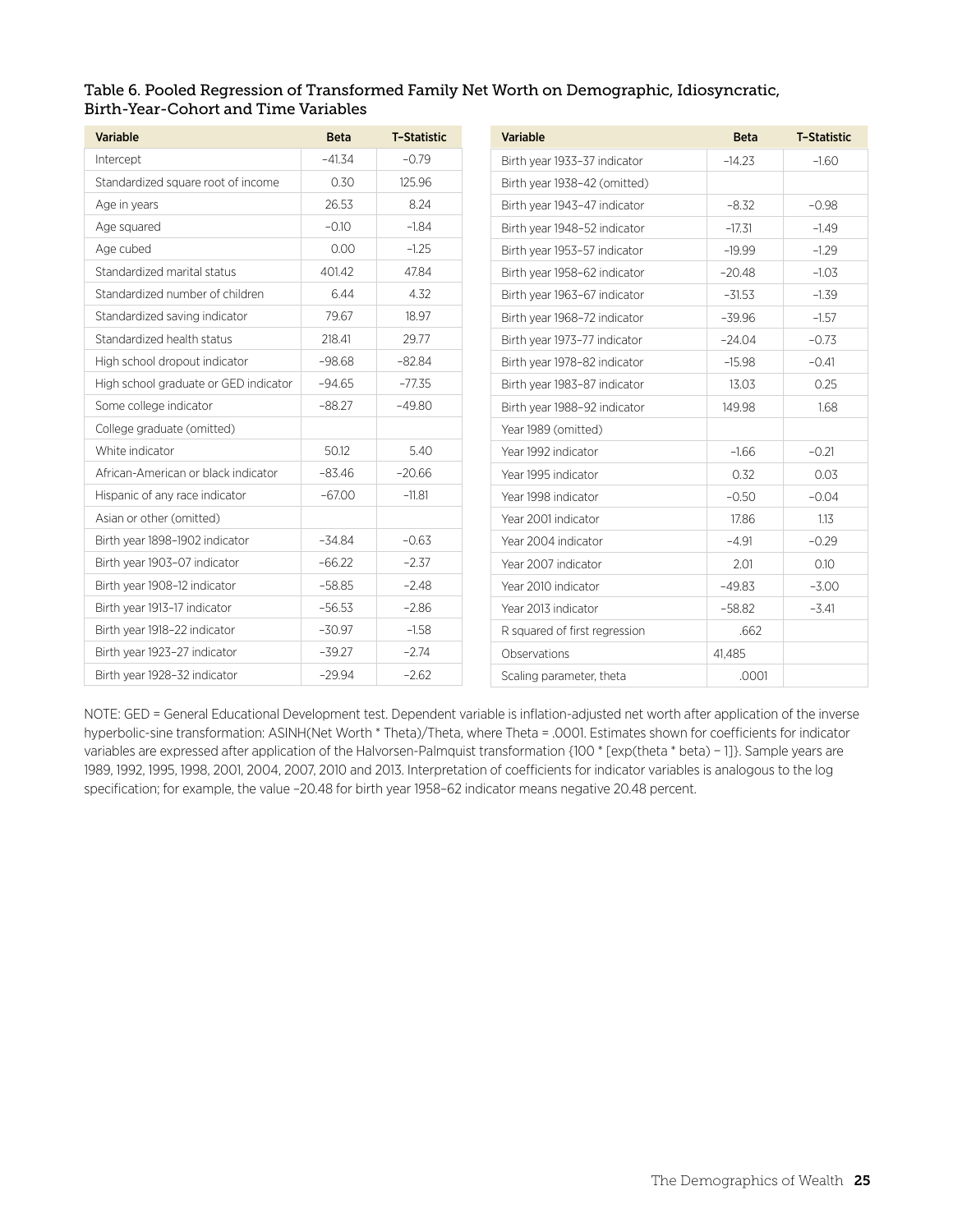#### Endnotes

- 1 See Emmons and Noeth (2015a, 2015b).
- 2 See Bricker et al. for an extensive discussion of the SCF design and methodology.
- 3 See Bricker et al. for information on how the head of a family is determined in the SCF.
- 4 See Census Bureau.
- 5 See Bureau of Labor Statistics.
- 6 See Bureau of Labor Statistics.
- 7 See Bricker et al.
- 8 In this essay, we use the term "white" to mean non-Hispanic white. We use the terms "black," "non-Hispanic black" and "African-American" interchangeably. Hispanics may be of any race. The category "Asian or other origin" includes not only people with origins in Asia but also those who identify as American Indian, Alaska native, native Hawaiian or Pacific Islander. Because Asians represent about 80 percent of this group in population estimates published by the Census Bureau, we refer to the group as Asian in what follows.
- 9 We provide detailed information about each of these financial indicators in the next section.
- 10 This is somewhat surprising given the significant and increasing over-representation of nonwhites among young families and the over-representation of whites among old families during this period. It turns out that the shares of middleaged families represented by each of the four racial and ethnic groups changed at about the same rate as their respective population shares between 1989 and 2013. For example, the white share of middle-aged families declined from 75.9 percent in 1989 to 69.8 percent in 2013. The white share of all families declined from 74.8 percent to 70.1 percent; so, whites moved from being slightly over-represented among middle-aged families in 1989 to being slightly under-represented in 2013.
- 11 Whites made up 69.8 percent of middle-aged families and 60.7 percent of young families in 2013.
- 12 See Howe and Elliott.
- 13 Survivorship bias may be important in explaining the failure of median wealth to decline at advanced ages. If families with higher average wealth tend to live longer—for example, families with more education—then the median wealth

among the surviving population at any time could be constant or increasing even if most individual surviving families' wealth levels are declining because low-wealth families are disappearing more rapidly. This is one reason why we use a regression framework below. It allows us to hold constant a number of important demographic, idiosyncratic and time-period influences on income and wealth to isolate cohort effects.

- 14 These statistics about race for the silent generation represent family heads born during 1928-49.
- 15 These statistics refer to middle-aged families observed in the 2004 SCF, representing birth years 1943-64.
- 16 These statistics refer to young families observed in the 2004 SCF, representing birth years 1965-86.
- 17 See Emmons and Noeth for discussion of trends in educational attainment (2015b).
- 18 See Emmons and Noeth (2013, Tables 1 and 2) for evidence from the Survey of Consumer Finances that financial assets have produced much higher returns than housing over long time periods.
- 19 See Emmons and Noeth (2014) for more discussion of the scorecard and its correlation with wealth accumulation.
- 20 We excluded 1989 because it did not contain a satisfactory version of the first question in our scorecard.
- 21 The questions in the text are paraphrases; the precise wording of the questions is in Table 4.
- 22 Easterlin documents the influence of cohort size on economic and social outcomes with particular emphasis on the baby boom generation.
- 23 The explanatory variables expressed in standardized form are simple deviations from a family's predicted value of that variable based on its demographics. For example, a family with three children when its age-, education- and race/ethnicity-predicted value was two is coded as one. A family's health status is expressed as the difference between its actual reported health status and the average of its demographic group, and so on.
- 24 See Pence (2006) and Gale and Pence (2006) for extensive discussion and application of the IHS transformation to balance sheet data.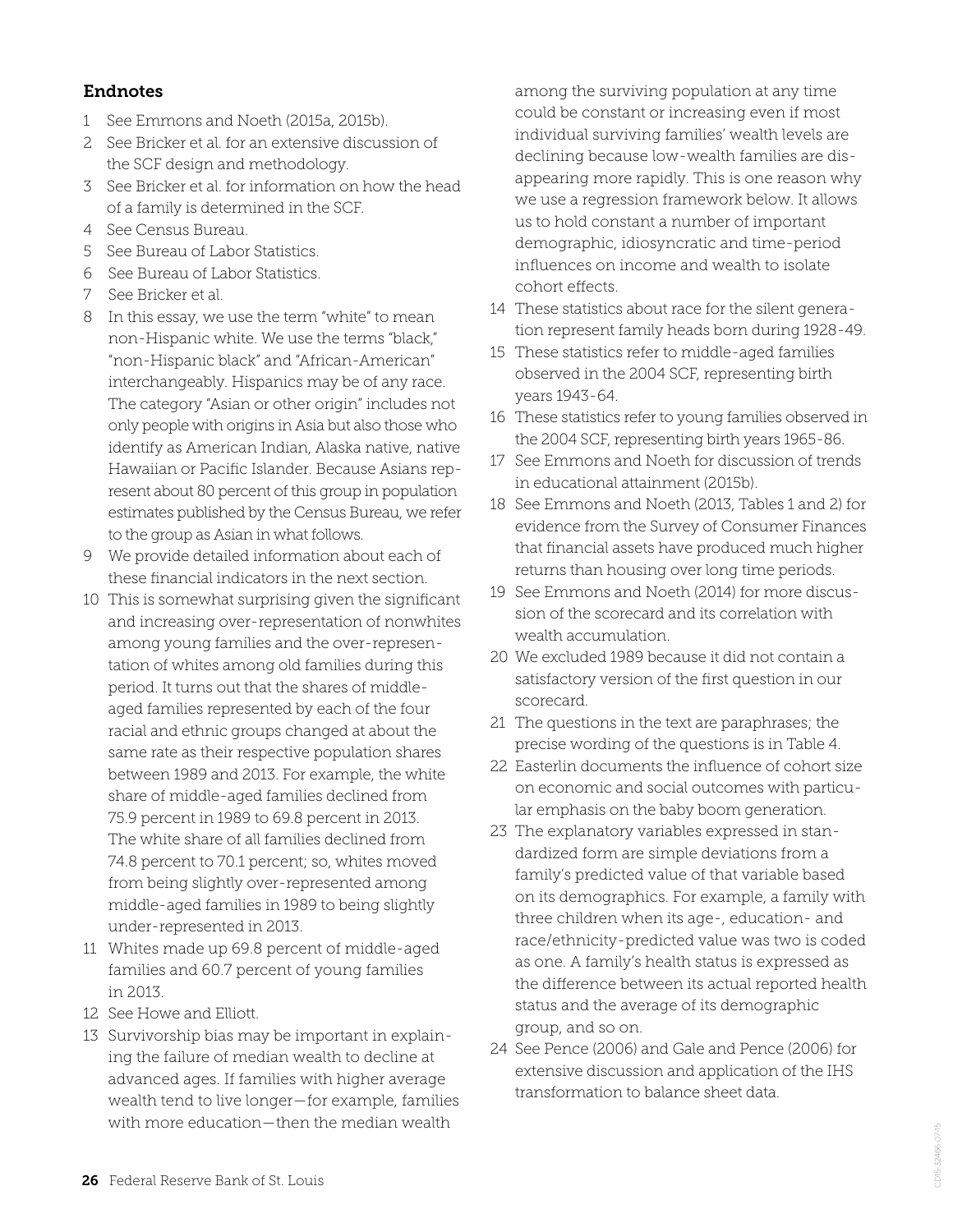#### References

- Bricker, Jesse; Dettling, Lisa J.; Henriques, Alice; Hsu, Joanne W.; Moore, Kevin B.; Sabelhaus, John; Thompson, Jeffrey; and Windle, Richard A. "Changes in U.S. Family Finances from 2010 to 2013: Evidence from the Survey of Consumer Finances." *Federal Reserve Bulletin,* September 2014, Vol. 100, No. 4.
- Bureau of Labor Statistics. Labor Force Statistics from the Current Population Survey, 2015.
- Carlson, Elwood. *The Lucky Few: Between the Greatest Generation and the Baby Boom.* New York: Springer, 2008.
- Census Bureau. Household Estimates for the United States, by Age of Householder, by Family Status: 1982 to Present, 2015.
- Easterlin, Richard A. *Birth and Fortune: The Impact of Numbers on Personal Welfare,* 2nd ed. Chicago: University of Chicago Press, 1987.
- Emmons, William R.; and Noeth, Bryan J. "Economic Vulnerability and Financial Fragility." Federal Reserve Bank of St. Louis *Review*, September/ October 2013, Vol. 95, No. 5, pp. 361-88.
- Emmons, William R.; and Noeth, Bryan J. "Five Simple Questions that Reveal Your Financial Health and Wealth." Federal Reserve Bank of St. Louis *In the Balance,* December 2014, No. 10.
- Emmons, William R.; and Noeth, Bryan J. "Race, Ethnicity and Wealth." *The Demographics of Wealth,* Federal Reserve Bank of St. Louis, February 2015a, No. 1.
- Emmons, William R.; and Noeth, Bryan J. "Education and Wealth." *The Demographics of Wealth,* Federal Reserve Bank of St. Louis, May 2015b, No. 2.
- Emmons, William R.; and Noeth, Bryan J. "The Economic and Financial Status of Older Americans: Trends and Prospects." Chapter 1 in *Financial Capability and Asset Holding in Later Life: A Life Course Perspective,* Nancy Morrow-Howell and Margaret S. Sherraden, editors, Oxford University Press, pp. 3-26, 2015c.
- Federal Reserve Board, Survey of Consumer Finances. See www.federalreserve.gov/ econresdata/scf/scfindex.htm.
- Gale, William G.; and Karen M. Pence. "Are Successive Generations Getting Wealthier and, If So, Why? Evidence from the 1990s." *Brookings Papers on Economic Activity,* 2006, No. 1, pp. 155–234.
- Halvorsen, Robert, and Raymond Palmquist. "The Interpretation of Dummy Variables in Semilogarithmic Equations." *American Economic Review,* 1980, Vol. 70, No. 3, pp. 474–75. See www.jstor.org/ stable/1805237.
- Howe, Neil; and Elliott, Diana. "A Generational Perspective on Living Standards: Where We've Been and Prospects for the Future." Forthcoming in *Economic Mobility: Research & Ideas on Strengthening Families, Communities & The Economy,* proceedings of a Federal Reserve System Community Development Research Conference, Washington, D.C.: Federal Reserve Board, 2015.
- Pence, Karen M. "The Role of Wealth Transformations: An Application to Estimating the Effect of Tax Incentives on Saving." *Contributions to Economic Analysis and Policy,* 2006, Vol. 5, No. 1.
- Sabelhaus, John. "Comment on Gale and Pence." *Brookings Papers on Economic Activity,* 2006, No. 1, pp. 220–25.